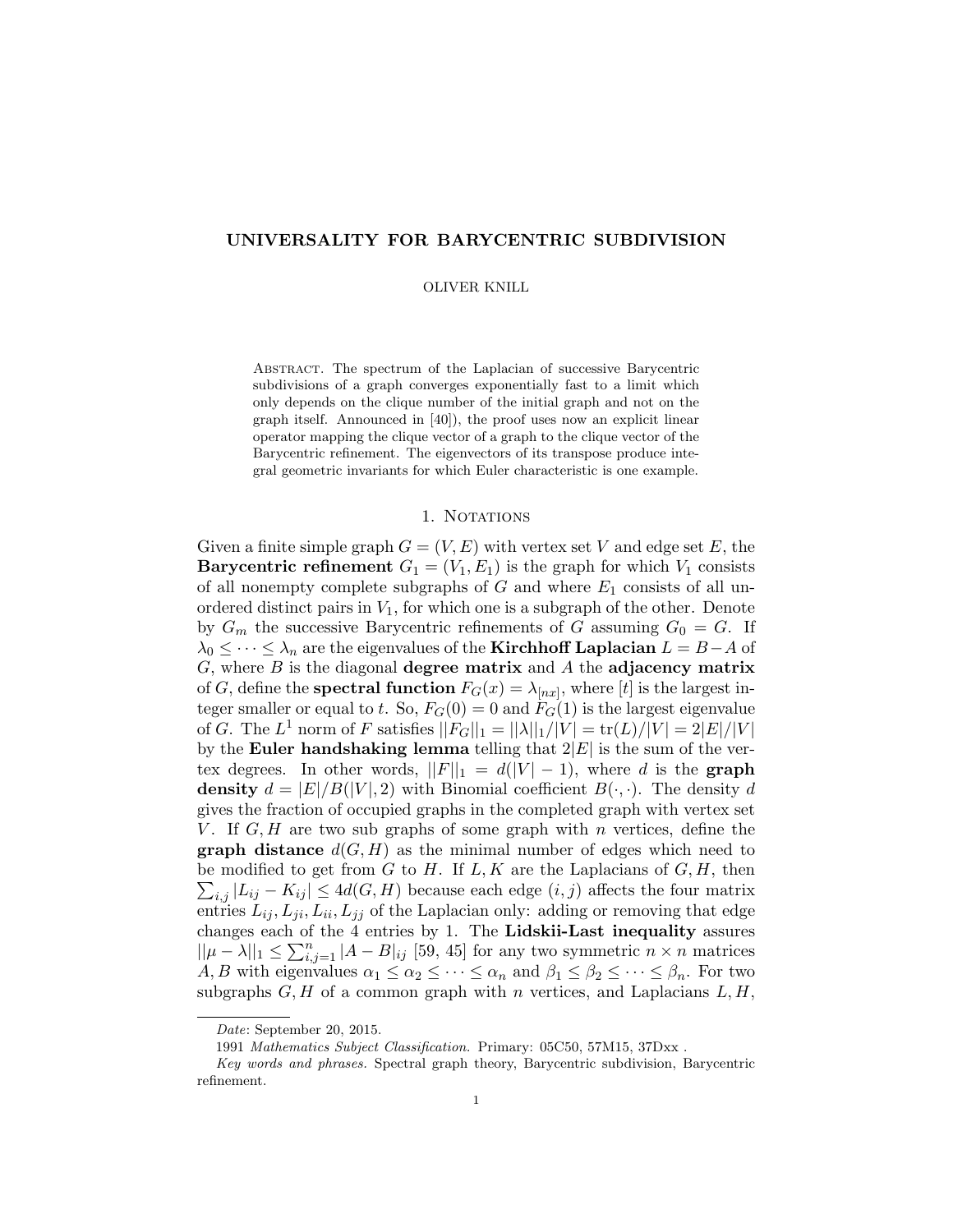the inequality gives  $||\lambda - \mu||_1 \leq 4d(G, H)$  so that  $||F_{G'} - F_{H'}|| \leq 4d(G, H)/n$ if  $G', H'$  are the graphs with edge set of G and vertex set of the host graph having  $n(G, H)$  vertices. Therefore  $||F_G - F_H||_1 \leq 4d(G, H)/n(G, H)$  holds, where  $n(G, H)$  is the minimum of  $|V(G)|$  and  $|V(H)|$  assuming both are in a common host graph. The  $L^1$  distance of spectral functions can so estimated by the graph distance. Obviously, if  $k$  disjoint copies of the same graph H form a larger graph G, then  $F(G) = F(H)$ . Given a cover  $U_j$  of  $G$ , let  $H$  be graph generated by the set of vertices which are only in one of the set  $U_j$ . Let K be the graph generated by the complement of H. Now,  $d(G, H) \leq 4|K|$  and  $\sum_j d(U_j, H_j) \leq 4|K|$ . If  $v_k$  is the number of complete subgraphs  $K_{k+1}$  of G, the **clique number** of G is defined to be k if  $v_k = 0$ and  $v_{k-1} > 0$ . A tree for example has clique number 2 as it does not contain triangles. Denote by  $\mathcal{G}_d$  the class of graphs with clique number  $d+1$ . The class contains  $K_{d+1}$  as well as any of its Barycentric refinements. The **clique data** of G is the vector  $\vec{v} = (v_0, v_1, \dots, v_n)$ , where  $v_k$  counts the number of  $K_{k+1}$  subgraphs of G. We have  $v_0 = |V|, v_1 = |E|$  and  $v_2$  counts the number of triangles in  $G$ . The clique data define the **Euler polynomial**  $e_G(x) = \sum_{k=0}^{\infty} v_k x^k$  and the **Euler characteristic**  $\chi(G) = e_G(-1)$ . The polynomial degree of  $e(x)$  is d if  $d+1$  is the clique number. There is a linear **Barycentric operator**  $A$  which maps the clique data of  $G$  to the clique data of  $G_1$ . It is an upper triangular linear operator on  $l^2$  with diagonal entries  $A_{kk} = k!$ . It also maps the Euler polynomial of G linearly to the Euler polynomial of  $G_1$ . The **unit sphere**  $S(x)$  of a vertex  $x \in V$  in G is the graph generated by all vertices connected to  $x$ . The **dimension** of  $G$  is defined as  $\dim(\emptyset) = -1$  and  $\dim(G) = 1 + \sum_{v \in V} \dim(S(x))/v_0$ , where  $S(x)$ is the unit sphere centered at  $x \in V$ . A graph has **uniform dimension** d if every unit sphere has uniform dimension  $d-1$ . The empty graph has uniform dimension  $-1$ . Given a graph G with uniform dimension d, the interior is the graph generated by the set of vertices for which every unit sphere  $S(x)$  is a  $(d-1)$ -sphere. A d-sphere is inductively defined to be a graph of uniform dimension d for which every  $S(x)$  is a  $(d-1)$ -sphere and for which removing one vertex renders the graph contractible. This Evako sphere definition starts with the assumption that the  $(-1)$ -sphere is the empty graph. Contractibility for graphs is inductively defined as the property that there exists  $x \in V$  for which both  $S(x)$  and the graph generated by  $V \setminus \{x\}$  are both contractible, starting with the assumption that  $K_1$  is contractible. The **boundary**  $\delta G$  of a graph G is the graph generated by the subset of vertices in G for which the unit sphere  $S(x)$  is not a sphere. Also the next definitions are inductive: a d-graph is a graph for which every unit sphere is a  $(d-1)$ -sphere; a **d-graph with boundary** is a graph for which every unit sphere is a  $(d-1)$ -sphere or  $(d-1)$ -ball; a d-**ball** is a d-graph with boundary for which the boundary is a  $(d-1)$ -sphere. Let  $w_k(G_m)$  denote the number of  $K_{k+1}$  subgraphs in the boundary  $\delta G_m$ . For  $G = K_{d+1}$ , the boundary of  $G_m$  is a  $(d-1)$ -sphere for  $m \geq 1$  and  $\delta G_m$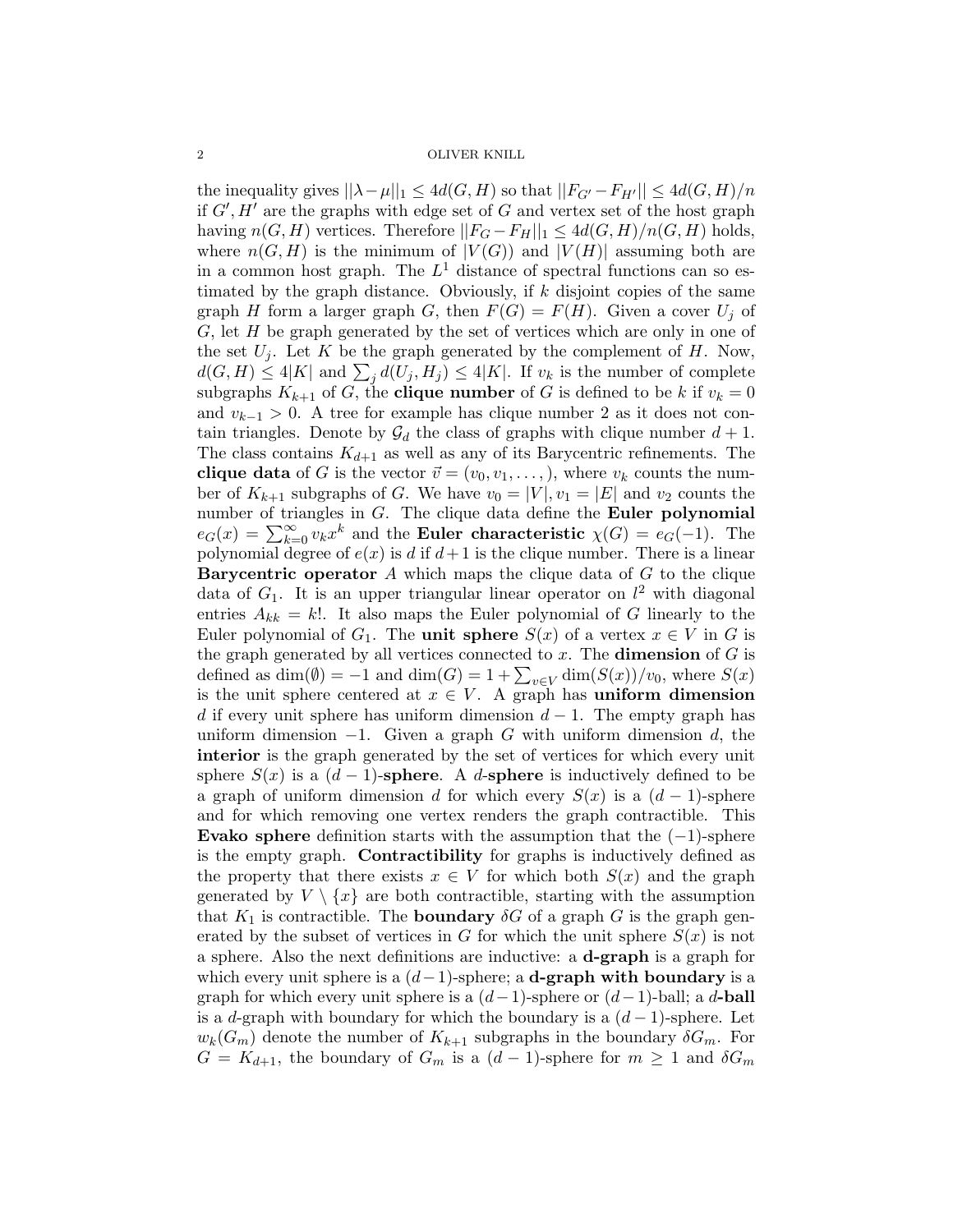contains the vertices for which the unit sphere in  $G_m$  has Euler characteristic 1. Barycentric refinements honor both the class of d-graphs as well as the class of d-graphs with boundary. Starting with  $G = K_{d+1}$  which itself is neither a d-graph, nor a d-graph with boundary, the Barycentric refinements  $G_m$  are all d-balls for every  $m \geq 1$ . While the spectral functions F are well suited to describe limits in  $L^1([0,1])$ , one can also look at the **integrated** density of states  $F^{-1}$ , a monotone [0, 1]-valued function on [0,  $\infty$ ) which is also called spectral distribution function or von Neumann trace. It defines the **density of states**  $(F^{-1})'$  which is a probability measure on  $[0, \infty)$  also called **Plancherel measure**, analogue to the cumulative distribution functions defining the law of the random variable which in absolutely continuous case is the probability density function. Point-wise convergence of F implies point-wise convergence of  $F^{-1}$  and so weak-\* convergence of the density of states.

## 2. The theorem

Theorem 1 (Central limit theorem for Barycentric subdivision). The functions  $F_{G_m}(x)$  converge in  $L^1([0,1])$  to a function  $F(x)$  which only depends on the clique number of  $G$ . The density of states converges to a measure  $\mu$ which only depends on the clique number.

We first prove a lemma which is interesting by itself. It allows to compute explicitly the clique vector of the subdivision  $G_1$  from the clique vector of G.

**Lemma 2.** There is an upper triangular matrix A such that  $\vec{v}(G_1) = A\vec{v}(G)$ for all finite simple graphs G.

*Proof.* When subdividing a subgraph  $K_{k+1}$  it splits into  $A_{kk} = (k+1)!$ smaller  $K_{k+1}$  graphs. This is the diagonal element of A. Additionally, for  $m > k$ , every  $K_{m+1}$  subgraph produces  $A_{km}$  subgraphs isomorphic to  $K_{k+1}$ , which is the number of interior  $K_{k+1}$  subgraphs of the Barycentric subdivision of  $K_{d+1}$ . These  $K_{m+1}$  subgraphs in the interior correspond to  $K_{m+2}$ subgraphs on the boundary. This means that  $A_{km}$  is the number of  $K_{m+2}$ subgraphs of the boundary of the Barycentric refinement of  $K_{k+1}$ . Since this boundary is of smaller dimension, we can use the already computed part of A to determine  $A_{km}$ . To construct A, we build up the columns recursively, starting to the left with  $e_1$ . Let  $B(n, k) = n!/(k!(n-k)!)$ . If n columns of A have been constructed, we apply the upper  $n \times n$  part of A to the vector  $\vec{v} = [B(n+1, 1), \dots, B(n+1, n)]^T$  in order to get the clique data of the  $(n-1)$ -sphere  $\delta(K_{n+1})_1$ . These numbers encode the number of interior complete subgraphs of the *n*-ball  $(K_{n+1})$ . If the resulting vector is  $[w_1, \ldots, w_n]^T$ , take  $[1, w_1, \ldots, w_{n-1}, (n+1)!, 0, 0, \ldots]^T$  as the new column. The Mathematica code below implements this procedure.

The **Barycentric operator** A has an inverse  $A^{-1}$  which is a bounded compact operator on  $l^2(N)$ . Below we give the bootstrap procedure to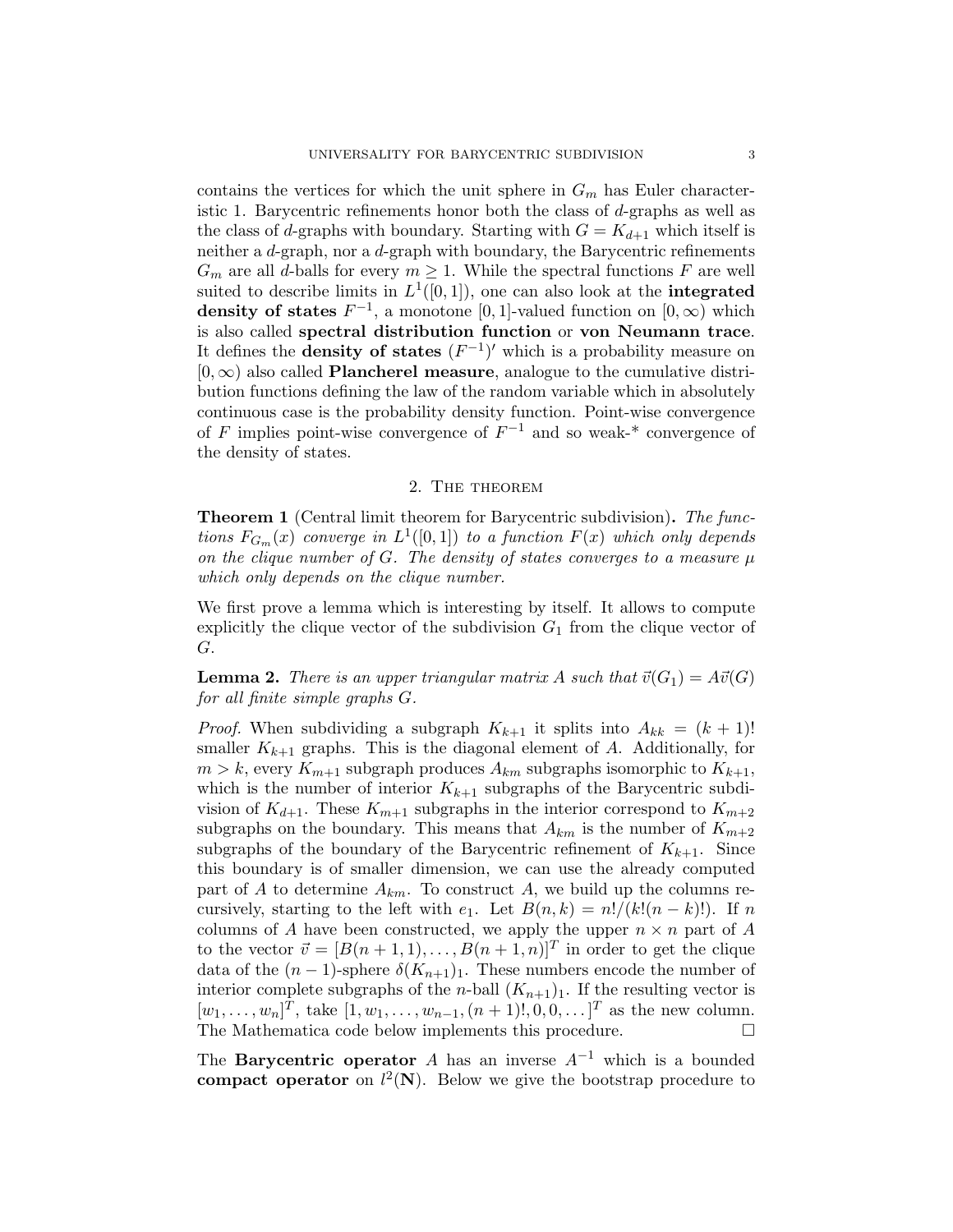compute A, adding more and more columns, using the already computed A to determine the next column. The eigenvalues  $\lambda$  of A are included in the spectrum  $\sigma(A) = \{1, 2, 3, \dots\}$ . Any eigenvector f of  $A<sup>T</sup>$  can lead to invariants  $X(G) = \langle f, v(G) \rangle$  which correspond to valuations in the continuum as  $\lambda X(G) = \langle f, v \rangle = \langle A^T f, v \rangle = \langle f, Av \rangle = X(G_1)$ . Of particular interest is the Euler characteristic eigenvector  $f = [1, -1, 1, -1, \dots]^T$  to the eigenvalue  $\lambda = 1$  verifying that  $\chi(G)$  is an invariant under Barycentric subdivision. An other invariant is the eigenvectors  $f = [0, \ldots, 0, -2, d+1]^T$ to the eigenvalue  $d!$  which measures the "boundary volume" of a  $d$ -graph with boundary. For *d*-graphs, it remains zero under refinement.

Here is the proof of the theorem:

*Proof.* (i) For  $G \in \mathcal{G}_d$ , there are constants  $C_d > 0$  such that  $v_k(G_0)(d+1)$ 1)!) ${}^m/C_d \le v_k(G_m) \ge v_k(G_0)C_d((d+1)!)^m$  and  $w_k(G_0)(d!)^m/C_d \le w_k(G_m) \ge$  $w_k(G_0)C_d(d!)^m$  for every  $0 \le k \le d$ . Proof. This follows from the lemma and **Perron-Frobenius** as the matrix A is explicit. When restricting to  $\mathcal{G}_d$ , it is a  $(d+1) \times (d+1)$ -matrix with maximal eigenvalue  $(d+1)!$ , when restricted to  $G_{d-1}$  its maximal eigenvalue is d!. Diagonalizing  $A_d = S_d^{-1} B_d S_d$ we could find explicit bounds  $C_d$ .

(ii) For every  $G = K_k$ , the sequence  $F_{G_m}$  converges. Proof: There are  $(d+1)!$  subgraphs of  $G_{M=1}$  isomorphic to  $G_m$ , forming a cover of  $G_{m+1}$ . They intersect in a lower dimensional graph. Since the number of vertices of this intersection grows with an upper bound  $C_d d!^m$  in each  $G_m$  we have  $d(G_{m+1}, \bigcup_j G_m^{(j)}) \leq (d+1)! C_d(d!)^m$ . This shows  $||F_{G_m} - F_{G_{m+1}}||_1 \leq$  $C_d(d+1)!(d!)^m/((d+1)!)^m = C_d/(d+1)^{m-1}$ . We have a Cauchy sequence in  $L^1([0,1])$  and so a limit in that Banach space.

(iii) Barycentric refinement is a contraction on  $\mathcal{G}_d$  in an adapted **metric.** Proof. Every  $G \in \mathcal{G}_d$  can be written as a union of several  $H_m \sim$  $K_{d+1}$  subgraphs and a rest graph L in  $\mathcal{G}_k$  with  $k < d$ . Then  $F_{G_m}$  and  $F_{H_m}$  have the same limit because  $F_{H_m} = F_{G_{m-1}}$ . The Barycentric evolution of the boundary of refinements of  $K_{d+1}$  as well as L grows exponentially smaller. Given two graphs  $A, B \in \mathcal{G}_d$ , then  $d(A_m, B_m) \leq C_d(d!)^m$  so that  $||F_{A_m} - F_{B_m}||_1 \leq 4C_d/(d+1)^m$ . Let  $m_0$  be so large that  $c = C'/(d+1)^{m_0} < 1$ . Define a new distance  $d'(A, B) = \sum_{k=0}^{m_0-1} d(A_k, B_k)$ , so that  $d'(A_1, B_1) \leq$  $cd'(A, B)$ . Apply the **Banach fixed point theorem.** 

(iv) There is uniform convergence of  $F_{G_m}$  on compact intervals of  $(0, 1)$ . Since each  $F_{G_m}$  is a monotone function in  $L^1([0, 1])$ , the exponential convergence on compact subsets of  $(0, 1)$  follows from exponential  $L^1$  convergence. (This is a general real analysis fact [46]). In dimension d, one has  $||F_{G_m}||_1 \rightarrow (d+1)!$  exponentially fast. Indeed, as the number of boundary simplices grows like  $(d!)^m$  and the number of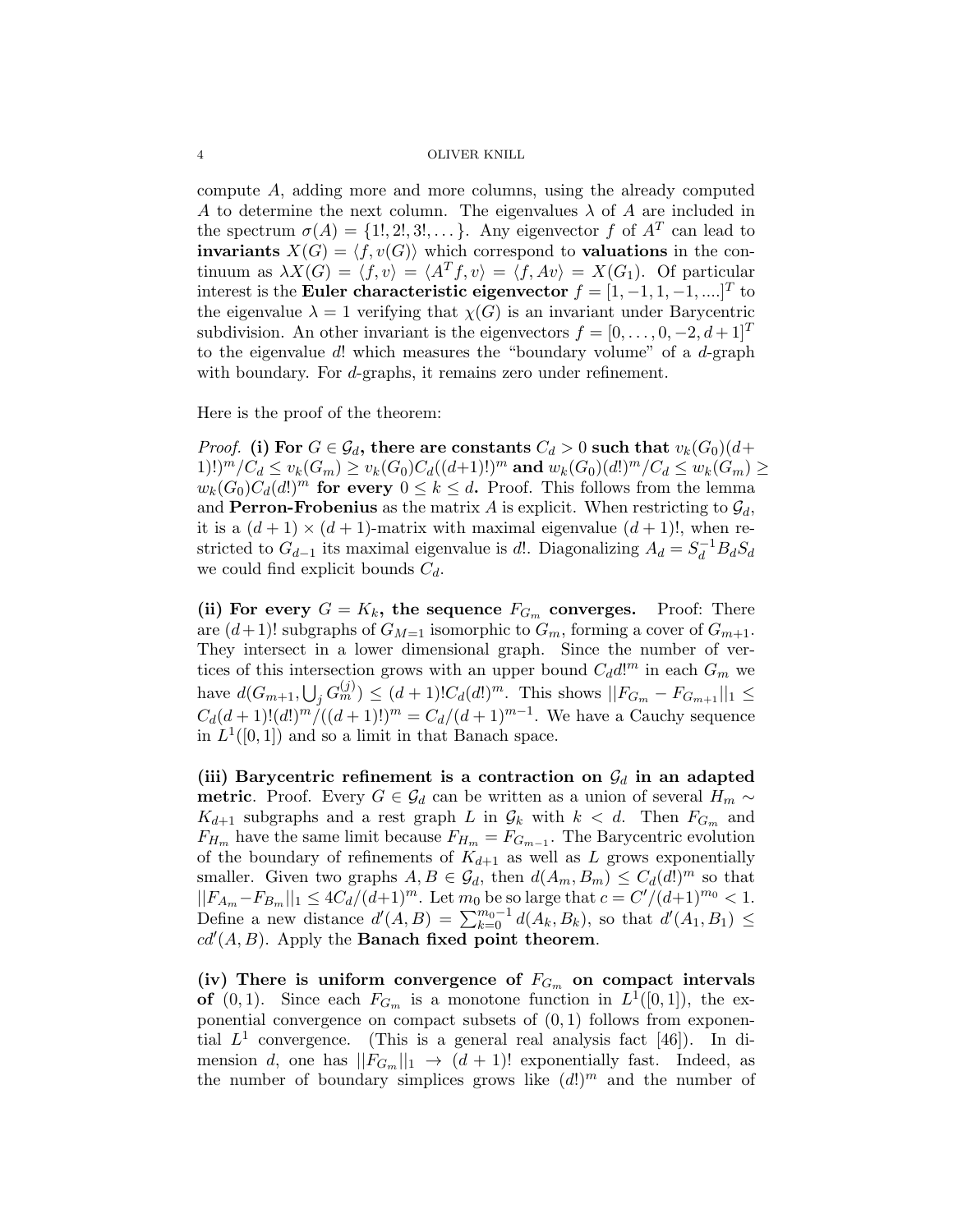interior simplices grows like  $((d + 1)!)^m$ , the convergence is of the order  $1/(d+1)^m$ . By the **Courant-Fischer mini-max principle**  $F_G(1) = \lambda_n =$  $\max(v, Lv)/(v, v) \ge \max(L_{xx}) = \max(\deg(x))$  grows indefinitely, so that the  $L^{\infty}$  convergence can not be extended to  $L^{\infty}[0, 1]$ .

It follows that the density of states of  $G$  converges "in law" to a universal density of states which only depends on the clique number class of  $G$ , hence the name "central limit theorem". The analogy is to think of  $G$  or its Laplacian L as the random variable and the spectrum  $\sigma(L)$  of the Laplacian L as the analog of the probability density and of the Barycentric refinement operation as the analogue of adding and normalizing two independent identically distributed random variables. For  $d = 1$ , where the graph is triangle-free and contains at least one edge, we know everything:

**Proposition 3.** For  $d = 1$ , the limiting function is  $F_1(x) = 4 \sin^2(\pi x/2)$ .

*Proof.* As the limiting distribution is universal, we can compute it for  $G =$  $C_m$ , where  $G_m = C_{4\cdot 2^m}$ . As the spectrum of  $C_n$  is the set  $\{4\sin^2(\pi k/n) \mid k =$  $1, \ldots, n$ , the limit is  $F_1$ .

For  $d = 1$ , the limiting spectral function is related to the **Julia set** of the quadratic map  $z \to z(4-z)$  which is conjugated to  $z \to z^2 - 2$  $(c = -2$  at bottom tail of Mandelbrot set) or  $z \rightarrow 4z(1-z)$  which is the Ulam interval map conjugated to tent map, or  $z \to 4z^2 - 1$  which is a Chebyshev polynomial.

## 3. Remarks

1) For  $d = 2$  already, we expect spectral gaps. A first large one is observed at  $x = 1/2$ . For  $G_4$  with  $G = K_3$ , we see a jump at 0.5 of 2.002, Starting with  $G = K_3$ , the graph  $G_2$  has 25 vertices. Its Laplacian has eigenvalues for which  $\lambda_{13} - \lambda_{12} = 2.0647... \sim 2$  being already close to the gap. The eigenvalues can be simplified to be roots of polynomials of degree 4 for which explicit radical expressions exist allowing to estimate. We also know  $||F_{G_3} - F_2||_1 \leq 8 \sum_{k=3}^{\infty} 1/3^k = 8/18 < 1/2$ . While we know that  $F_{G_m} - F_2$ converges pointwise and uniformly on each compact interval we don't have uniform constant bounds on each interval.

2) Instead of the Laplacian  $L = B - A$ , we could take the adjacency matrix A. We could also take the **multiplicative Laplacian**  $L' = AB^{-1}$  or the to L' isospectral selfadjoint **random walk Laplacian**  $L'' = B^{1/2}AB^{1/2}$ . The corresponding spectral functions always converge exponentially fast, but to different limiting functions. For the adjacency matrix for example, the spectral gaps appear much smaller.

3) The convergence also works for the **Dirac operator**  $D = d + d^*$ , where d is the exterior derivative or the Hodge Laplacian  $L = D^2$ . For the Dirac operator D, for which the density of states is supported on  $(-\infty, \infty)$ . For the Hodge Laplacian on  $[0, \infty)$ . The Hodge Laplacian factors into different form sectors  $L_k$  and the spectral functions of each form Laplacian  $L_k$  converge.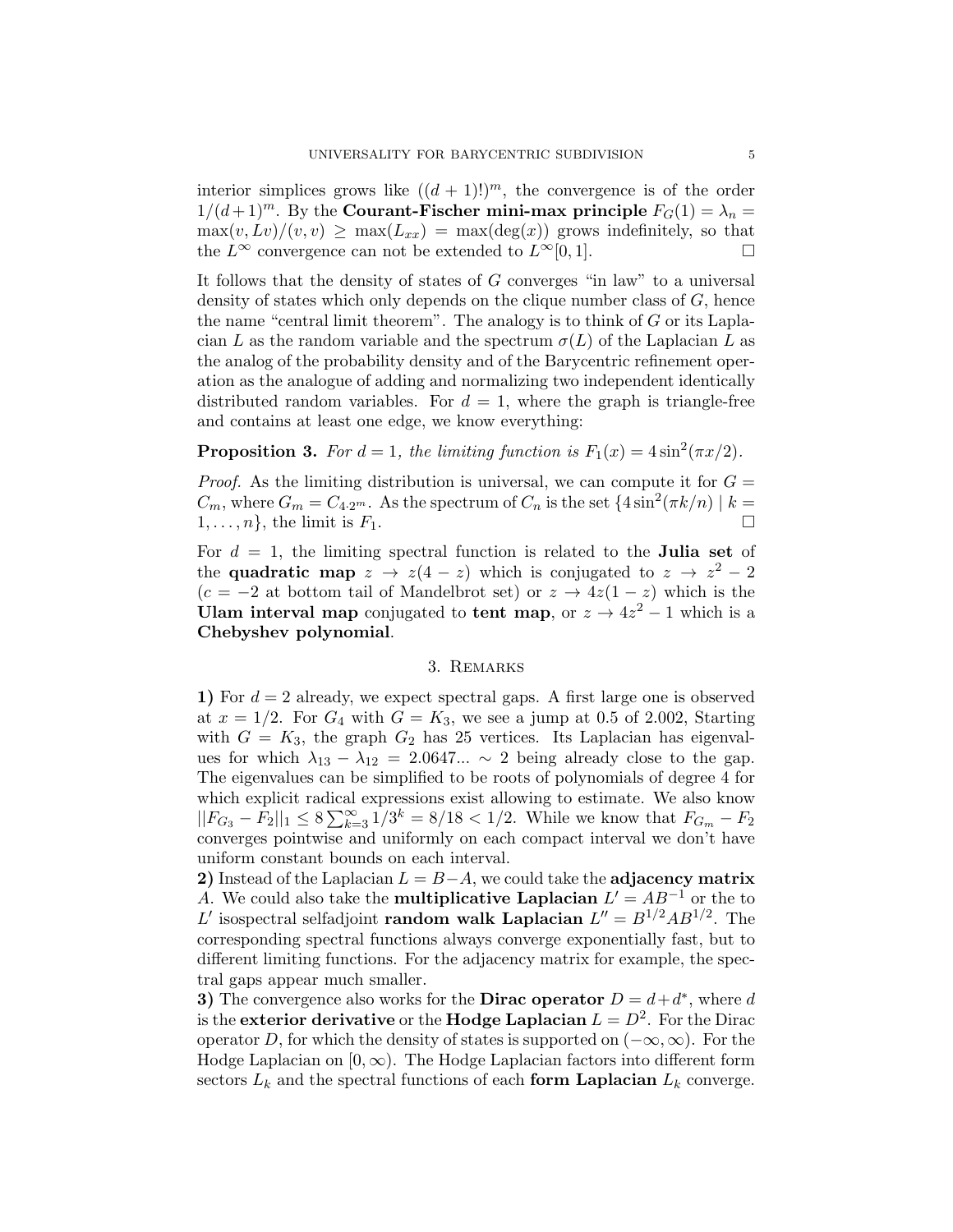The blocks which make up  $D^2$ . The **scalar Laplacian**  $L_0 = d^*d$  agrees with the **combinatorial Laplacian** = Kirchhoff Laplacian  $L = B - A$  discussed above.

4) Any Barycentric refinement preserves the Euler characteristic  $\chi(G)$  =  $\sum_{k=0}$  $(-1)^k v_k$ . We know that  $G_n$  is homotopic and even homeomorphic to G. G and H are **Ivashchenko homotopic** [28, 8] if one get H from G by homotopy transformation steps done by adding a vertex, connecting it to a contractible subgraph, or removing one with a contractible sphere. A topology  $\mathcal O$  on V of G is a **graph topology** if there is a sub-base  $\mathcal B$ of  $\mathcal O$  consisting of contractible subgraphs such that the intersection of any  $A, B \in \mathcal{B}$  satisfying  $\dim(A \cap B) \ge \min(\dim(A), \dim(B))$  is contractible, and every edge is contained in some  $B \in \mathcal{B}$ . We ask the G of B to be homotopic to G, where the **nerve graph**  $\mathcal{G} = (\mathcal{B}, \mathcal{E})$  has edges  $\mathcal{E}$  consisting of all pairs  $(A, B) \in \mathcal{B} \times \mathcal{B}$  for which the dimension assumption is satisfied. A map between two graphs equipped with graph topologies is continuous, if it is a graph homomorphism of the nerve graphs such that  $\dim(\phi(A)) \leq \dim(A)$ for every  $A \in \mathcal{B}$ . If  $\phi$  has a continuous inverse it is a **graph homeomor**phism.

5) We know  $\dim(G_1) \geq \dim(G)$  with equality for d-graphs, graphs for which unit spheres are spheres. For a visualization of the discrepancy on random Erdös-Renyi graphs, see [43]. We also know that  $\dim(G_m)$  converges monotonically to the dimension of the largest complete subgraph because the highest dimensional simplices dominate exponentially.

6) If G is a d-graph, then for  $m > 1$ , all  $G_m$  as well as any finite intersections of unit spheres in  $G_m$  are all **Eulerian** so that we can define a **geodesic** flow on  $G_m$  or a billiard on Barycentric refinements of the ball  $(K_k)_m$ . For non-Eulerian graphs like an icosahedron, a light propagation on the vertex set is not defined without breaking some symmetry. Also, for any graph and  $m > 0$ , the **chromatic number** of  $G_m$  is the clique number of G. Indeed, for  $m \geq 1$  the dimension of the complete subgraph graph x of  $G_m$  can be taken as the **color** of the vertex x in  $G_{m+1}$ . Since the dimension takes values in  $\{0,\ldots,d\}$  the chromatic number of G agrees with the clique number  $d+1$ of G.

7) If  $d_0 \leq \cdots \leq d_n$  is the **degree sequence** of G, define the **degree function**  $H_G(x) = d_{[xn]}$  in the same way as the spectral function. Since the degrees are the diagonal elements of  $L$ , the **integrated degree func**tion  $\tilde{H}(x) = \int_0^x H_G(t) dt$  and the integrated spectral function  $\tilde{F}(x) =$  $\int_0^x F_G(t) dt$  agree at  $x = 0$  and  $x = 1$ . By the **Schur inequality**, we have  $H(x) \geq F(x)$ . The degree function  $H_{G_m}$  also converges.

8) Barycentric refinements are usually defined for realizations of a simplicial complex in Euclidean space. The Barycentric subdivision of a graph is not the same than what is called a **simplex graph** [3] as the later contains the empty graph as a node. It also is not the same than the clique graph [24] as the later has as vertices the maximal complete subgraphs, connecting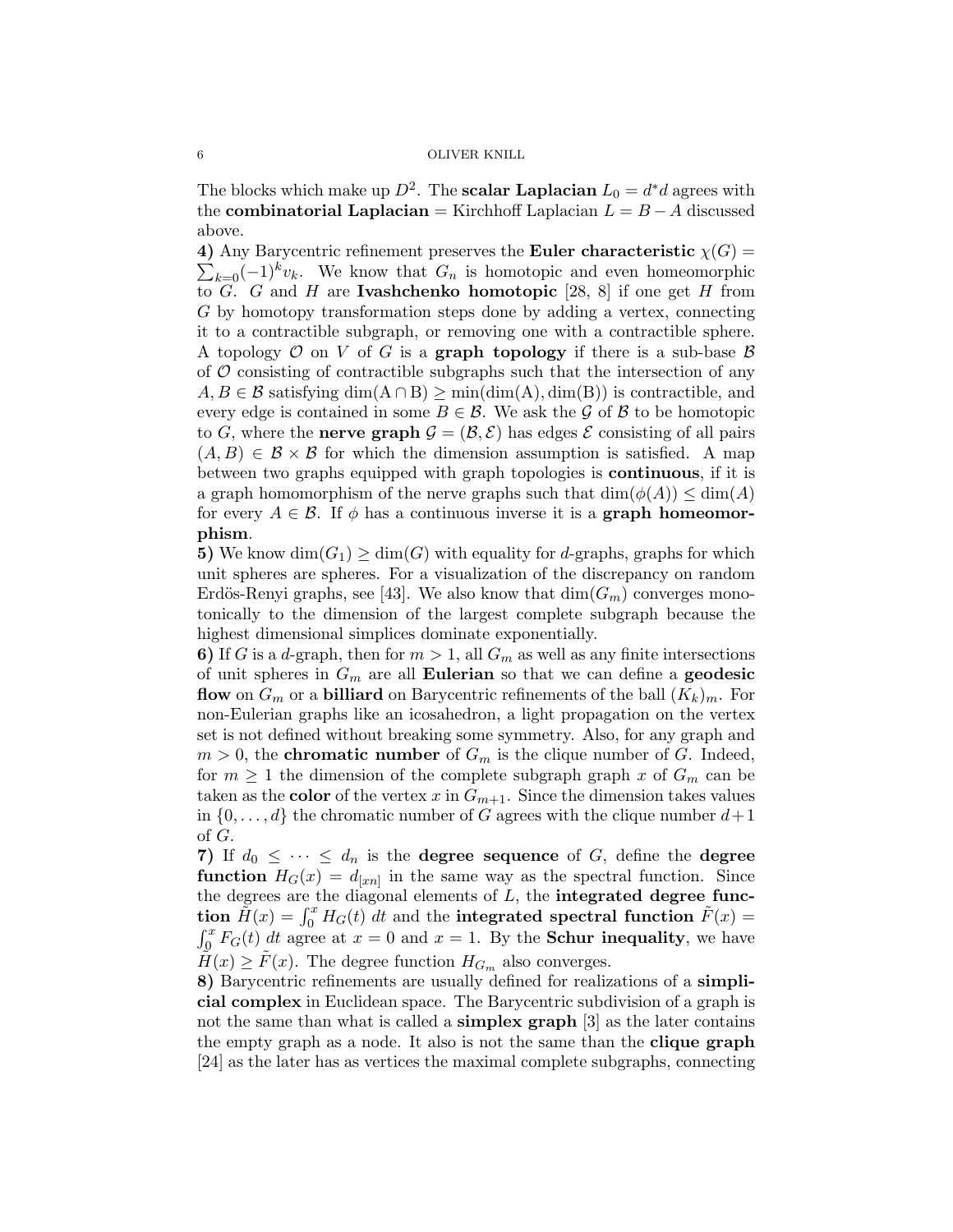them if they have a non empty intersection. The Barycentric refinement is the **graph product** of G with  $K_1$  [43]. The product  $G \times H$  has as vertex set the set of all pairs  $(x, y)$ , where x is a complete subgraph x of G and a complete subgraph y of H. Two such vertices  $(x, y)$  and  $(u, v)$  are connected by an edge, if either  $x \subset u$  and  $y \subset v$  or  $u \subset x$  and  $y \subset v$ .

9) The limit of Barycentric refinements is "flat" in the following sense: the graph curvature  $K(x) = 1 - V_0(x)/2 + V_1(x)/3 - \cdots$  with  $V(x) =$  $(V_0(x), V_1(x), ...)$  being the clique data of the unit sphere  $S(x)$  is defined for all finite simple graphs [36] satisfying the Gauss-Bonnet-Chern theorem adds up to the Euler characteristic of the original graph. Because the total curvature is 1, and as the graph gets larger, the curvature averaged over some subgraph  $G_{m-k}$  of  $G_m$  goes to zero, while the individual curvatures can grow indefinitely. For  $d = 2$  for example, where the curvature is  $K(x) = 1 - d(x)/6$ , there are vertices with very negative curvature, but averaging this over a smaller patch gives zero. In general, if we look at subgraphs of G which are wheel graphs as 2-dimensional sections, also the sectional curvatures become unbounded at some points but averages of sectional curvatures over two dimensional surfaces obtained by Barycentric refinements of a wheel graph go to zero. The limiting holographic object looks like Euclidean space. There is even "rotational symmetry", not everywhere, but with centers at a dense subset of the continuum.

10) The graph theoretical subdivision definition uses the point of view that complete subgraphs of a graph are treated as points. When this identification is taken seriously and iterated, we get a holographic Barycentric refinement sequence which is already realized in the graph itself. This is familiar when building up number systems: if the set of integers  $G = Z$ is considered to be a graph with adjacent integers connected, the Barycentric refinements  $G_n$  contain all **dyadic rationals**  $k/2^n$ . Modulo 1, this is a Prüfer group  $\mathbb{P}_2$  which has as the Pontryagin dual the compact topological group  $\mathbb{D}_2$  of dyadic integers, a subring of the field  $\mathbb{Q}_2$  of 2-adic numbers. In the case  $d = 1$ , there is a limiting random operator on the group of dyadic integers.

11) There is an analogy between  $(\mathbb{R}, \mathbb{T}, \mathbb{Z}, x \to x + \alpha \mod 1, x \to 2x \mod 1)$ and  $(\mathbb{Q}_2, \mathbb{P}_2, \mathbb{D}_2, x \to x+1, \sigma)$ , where  $x \to x+1$  is the addition on the compact topological group. This translation on  $\mathbb{D}_2$  is called **adding machine** [20] and  $\sigma$  is shift which is a return map on half of  $\mathbb{D}_2$ . There is a natural way to get the group  $\mathbb{D}_2$  through **ergodic theory** as it is the unique fixed point of 2:1 integral extensions in the class of all dynamical system. It is called also the von Neumann-Kakutani system and usually written as an interval map on  $[0, 1]$ . The ergodic theory of systems with discrete spectrum is completely understood [10, 14] and the von-Neumann-Kakutani system belongs so to a class of systems, where we can solve the dynamical log-problem: given any  $x, y$  and  $\epsilon$  >  $-$  find n such that  $d(T^n x, y) < \epsilon$  which is essential everywhere in dynamics, from prediction of events up to finding solutions to Diophantine equations. Such systems are typically **uniquely**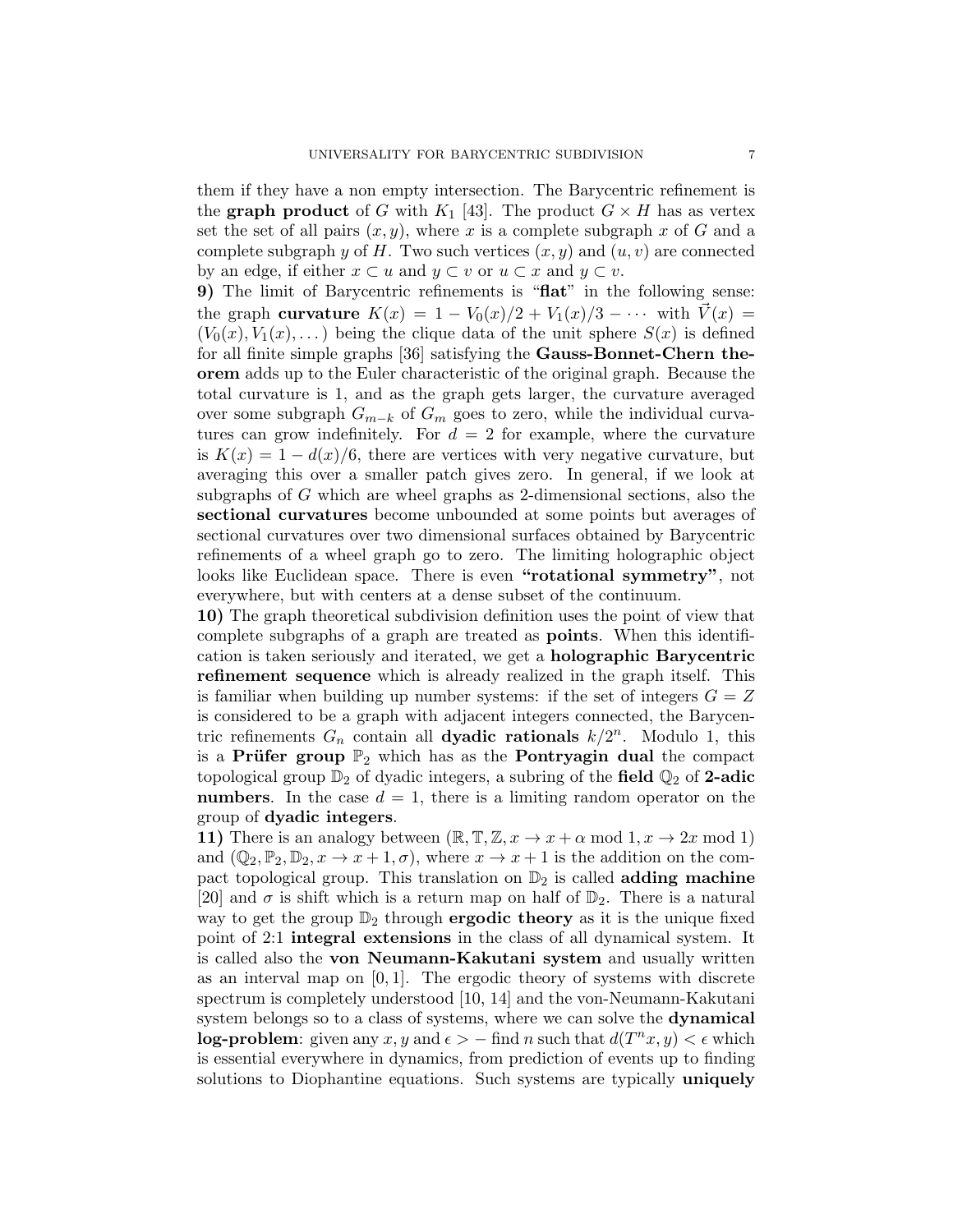ergodic and so by spectral theory naturally conjugated to a group translation on a compact topological group, the dual group of the eigenvalues of the Koopman operator on the unit circle in the complex plane. There is an important difference between the real and 2-adic story: while in both cases, the chaotic scaling systems are isomorphic Bernoulli systems on compact Abelian topological groups, the group translation on the 2-adic group is naturally unique and **quantized**, while on the circle, there are many group translations  $x \to x + \alpha$ . In the real picture, there is a continuum of natural translations, in the dyadic picture, there is a smallest translation. The picture is already naturally quantum. Egyptian dyadic fractions, music notation or the transition from Fourier to wavelet theory can be seen as a move towards **dyadic models**. See [62] for a plethora of other places.

12) For a d-graph G with  $d > 1$ , the renormalization limit of G is still unidentified. The limiting operator is likely a random operator on a compact topological group. As the group of dyadic integers, it is likely also a solenoid, an inverse limit of an inverse system of topological groups. There is a group acting on it producing the operator in a crossed product  $C^*$ algebra. This is at least the picture in one dimensions.

13) As  $F_{G_m}$  converges in  $L^1$ , we have convergence of the **integrated den**sity of states  $F^{-1}_{G}$  $G_m^{-1}$  in  $L^1[0,\infty)$  and so weak-\* convergence of the derivative, the **density** of states, in the Banach space of measures. In the case  $d = 1$ , the density of states is  $f(x) = (x(4-x))^{-1/2}/\pi$  supported on case  $a \equiv 1$ , the density of states is  $f(x) = (x(4-x))$  / The supported on  $[0, 4]$ . The integrated density of states is  $F^{-1}(x) = (2/\pi) \arcsin(\sqrt{x}/2)$ . The measure  $\mu = f(x)1_{[0,4]}dx$  is the **equilibrium measure** on the Julia set of  $T(z) = 4z - z^2$  whose dynamic is conjugated to  $z \to z^2 - 2$  in the Mandelbrot picture or the Ulam map  $z \to 4x(1-x)$  for maps on the interval [0, 1]. The spectral function F satisfies  $T(F(x)) = F(2x)$ . The measure  $\mu$  maximizes metric entropy and equals it to topological entropy  $log(2)$  of T.

14) In the case  $d = 2$ , the numbers  $v_k$  were already known [60, 5] as  $v_2(G_m) = 6^m$  and  $v_0$  is the sum of  $v_0(m-1), v_1(m-1), v_2(m-1)$  and  $v_0 - v_1 + v_2 = 2$  leading to formulas like  $v_0(G_m) = 1 - 3(2^{m-1} + 2^m + 1)$  $2^{m-1}3^{m-1}$ ,  $v_1(G_m) = 3(-2^{m-1} + 2^m + 2^{m-1}3^m)$ . As the lemma shows, in general, the clique data of  $G_1$  are a linear image of the clique data of  $G$  with a linear map A independent of G. Since A has a compact inverse, we can look at an eigenbasis of A and could write down explicit formulas for the number of vertices of  $G_n$ , if the initial clique data of G are known.

15) If H is a subgraph of G, then each refinement  $H_m$  is a subgraph of  $G_m$ . Also,  $G_k$  is a subgraph of  $G_m$  if  $k \leq m$  and the automorphism group of  $G_m$ contains the automorphism group of G. The case  $G = K_n$  shows that the **automorphism group** can become larger. In general,  $Aut(G_1) = Aut(G)$ . It is only in rare cases like  $G = C_n$  that  $Aut(G_m)$  can grow indefinitely.

16) The matrix A mapping the clique data of G to the clique data of  $G_1$  is a special case of the following: for any graph  $H$ , there is a linear map  $A_H$ which maps the clique data of any graph G to the clique data of  $G \times H$ .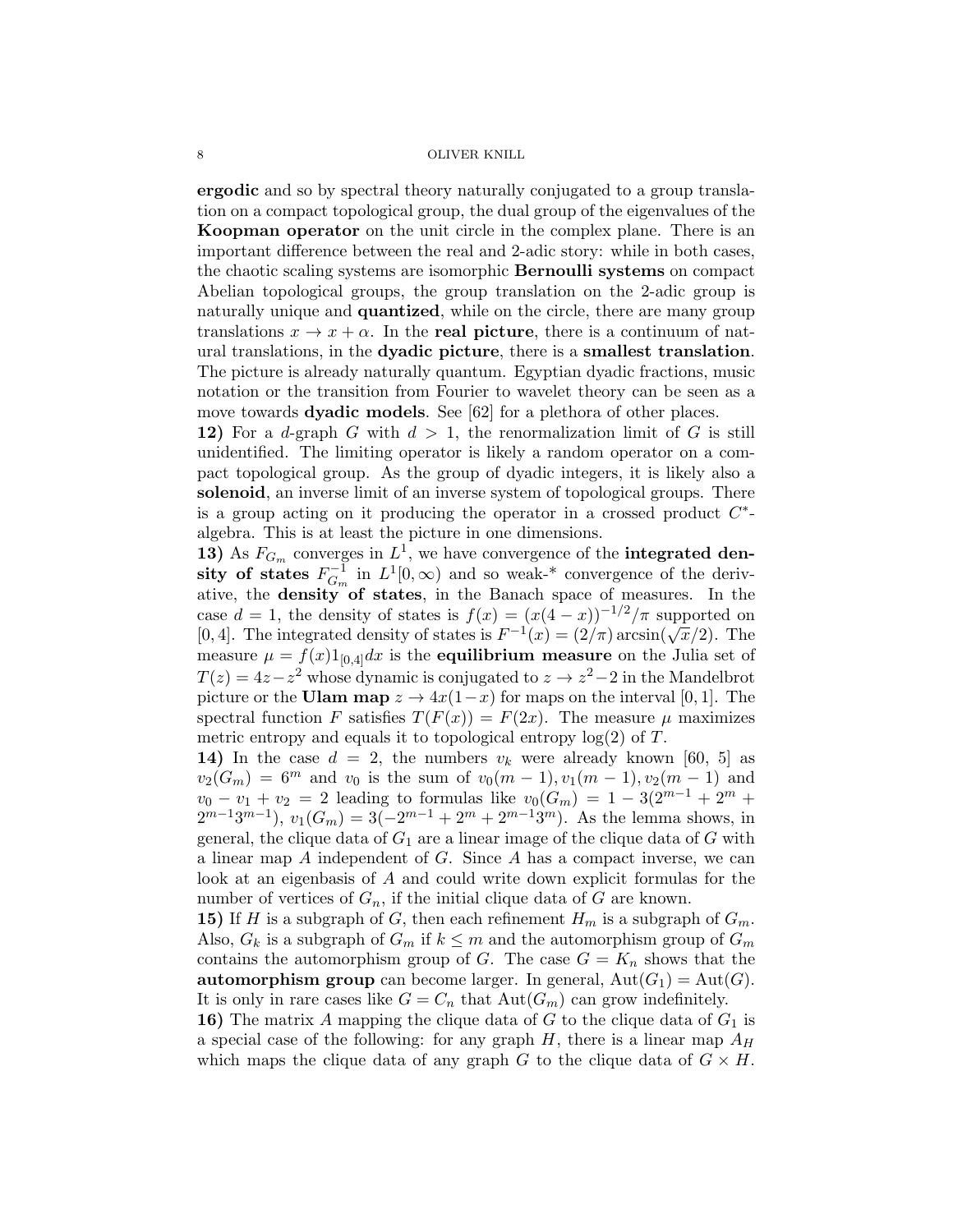This operator  $A_H$  depends only on H. While  $A = A_{K_1}$  is invertible on each class of finite dimensional graphs. The spectral data  $v(G)$  do not determine the graph  $G$  as trees already show, the Barycentric refinement operator  $T$ is invertible on the image  $G(\mathcal{G})$  of the class  $\mathcal G$  of all finite simple graphs. 17) Barycentric refinements make graphs nicer: the chromatic number is the clique number, the graphs are Eulerian. If we identify graphs with their Barycentric refinements, we have a holographic picture. There is a natural geodesic flow on  $G_1$  if G is a d-graph as each every unit sphere has a natural involution, defined inductively by running the geodesic flow on the unit sphere. On a two dimensional sphere for example, the flow is defined because every vertex has even degree. This allows to draw straight lines on it and to define an antipodal map. For a 3-sphere, because every unit sphere has such an antipodal map, we can define straight lines there, in turn leading to an antipodal map on such spheres. This can be continued by climbing up the dimensions to get a geodesic flow on the graph  $G_1$  itself. 18) The density of states obtained as a limiting spectral density of finite dimensional situations is central in the theory of **random Schrödinger** operators L [11, 53, 50], where the density of states  $\mu$  can be defined as the functional  $f \to \text{tr}(f(L))$  as L is an element in a von Neumann algebra with trace, the crossed product of  $L^{\infty}(\Omega)$  with an ergodic group action on the probability space. The Birkhoff ergodic theorem has been applied by Pastur to assure in that theory that the density of states of finite dimensional operators defined by orbits starting at some point  $x$  converges almost surely to the measure  $\mu$ . The 1-dimensional discrete case  $d = 1$ , where a single ergodic transformation  $T$  on a probability space is given is one of the most studied models, in particular the map  $x \to x + \alpha$  mod 1 leading to almost periodic matrices like the almost Mathieu operator. It is the real analog of the limiting operator which is almost periodic over the dyadic integers. There is no doubt that also in higher dimensions, the limiting model of Barycentric refinement is part of the theory of aperiodic almost periodic media [50, 11, 50, 57, 58, 31].

## 4. OPEN ENDS

1) Already for  $d = 2$ , we do not know what the nature of  $F_d$  is. One must suspect that there is a renormalization picture, as in one dimensions. It can not be a Julia set of a polynomial, as the spectrum becomes unbounded. We suspect that for  $d > 1$ , the time of the group action is higher dimensional and that the limiting Laplacian remains almost periodic. Since we can not compute  $F_2(G_m)$  yet for large m due to the fast growth of  $G_m$ , we see experimentally that the function  $F_2$  on  $L^1([0,1])$  has a **self-similar nature** in the sense that  $F_2(6x) \sim \phi_2(F_2(x))$  for some  $\phi_2$  and  $x \in [0, 1/6]$ . This self-similar nature is present in  $d = 1$  as  $F_1(2x) = \phi_1(F_1(x))$ , where  $\phi_1$  is the **quadratic map**  $\phi_1(x) = x(4-x)$ . Since  $F_2(1)$  is infinite, the map  $\phi_2$ (if it exists at all) must be an unbounded function and in particular can not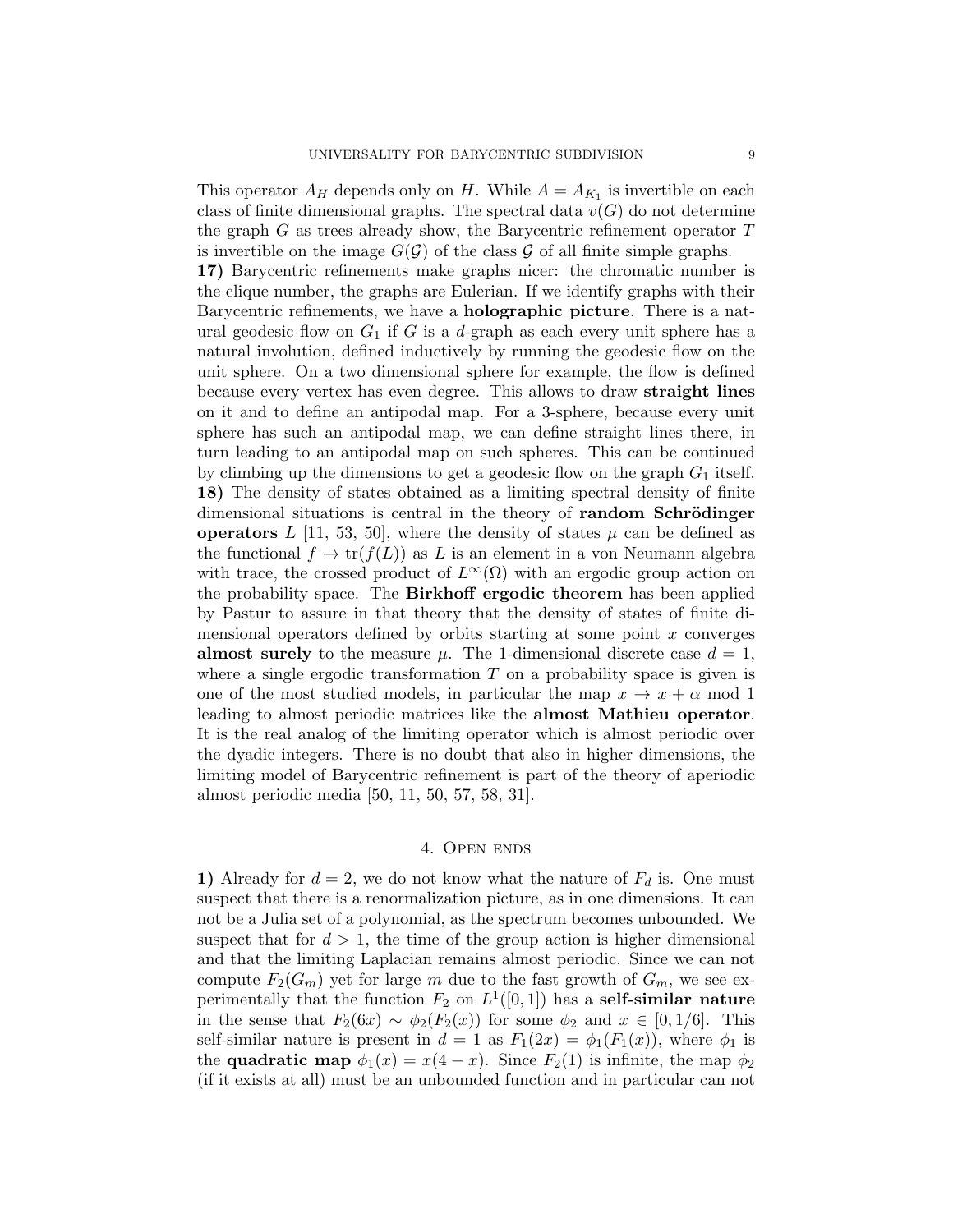be a polynomial.

2) In order to establish an existence of a **spectral gap** for  $F_2$ , one could first establish an exact finite approximation bound, then estimate the rest. For  $d = 2$ , the first large gap opens at  $x = 1/2$ . This could be related to the fact that every step doubles the vertex degrees in two dimensions. Here are the largest spectral jump values for  $G_5$  if  $G = K_3$ :  $\Delta(0.5) = 2.002...$  $\Delta(0.835366) = 1.67669... \Delta(0.917683) = 2.86249, \Delta(0.972561) = 3.89394,$  $\Delta(0.98628) = 6.93379 \Delta(0.995427) = 7.96794$  and  $\Delta(0.998476) = 14.9767$ . To investigate gaps, we would need a Lidskii type estimate for the smaller half of the eigenvalues.

3) We see experimentally that for  $d = 2$ , the sequence  $F_{G_m}$  appears monotonically increasing  $F_{G_m} \leq F_{G_{m+1}}$  at least for the small m in which we can compute it. In the case  $d = 1$ , the monotonicity is explicit. It fails for smaller m and  $d = 3$  but could hold for any d if m is large enough. If we had more details about the convergence in the middle of the spectrum, we could attack the problem of verifying that spectral gaps exist.

4) Unlike the Feigenbaum renormalization in one dimensional dynamics [19, 27, 12], where a hyperbolic attractor with stable and unstable manifold exists, the Barycentric renormalization is a contraction and the convergence proof is more elementary. More so than the central limit theorem in probability theory, where the renormalization map is  $X \to \overline{X_1 + X_2}$ , where  $X_i$ are independent random variables on a probability space  $\Omega$  with the same distribution than X and  $\overline{X} = (X - E[X])/\sigma(X)$ . That random variable renormalization is not a uniform contraction in  $L^2(\Omega, P)$ . For  $d = 1$  there is a limiting almost periodic operator where the compact topological group of dyadic integers becomes visible in the Schrödinger case. We expect also in higher dimensions, a random limiting operator and that the renormalization map is robust in the sense that one can for example shift the energy  $E$ and have a deformed attractor. In the one-dimensional Schroedinger case, where one deals with Jacobi matrices, one gets so to spectra on Julia sets  $J_E$  of the quadratic map  $T(x) = z^2 + E$  [49, 21, 34, 33, 35]. Also in higher dimensions, we expect that a Schrödinger renormalization picture reveals the underlying topological group if an energy parameter is used to modify the renomalization.

5) In the case  $d = 1$ , the roots of the **Dirac zeta function**  $\zeta(s) = \sum_{\lambda > 0} \lambda^{-s}$ , defined by the positive eigenvalues  $\lambda$  of the Dirac operator  $D = d + \overline{d^*}$  [38, 47] of  $G_m$ , converges to a subset of the line  $\text{Re}(s) = 1$ . What happens in the case  $d = 2$ ? Already for  $d = 1$ , the convergence of the roots is slow of the order  $\log(\log(v_0(G))$  as it is initially proportional to m and slowing down exponentially when approaching the line. Any experimental investigations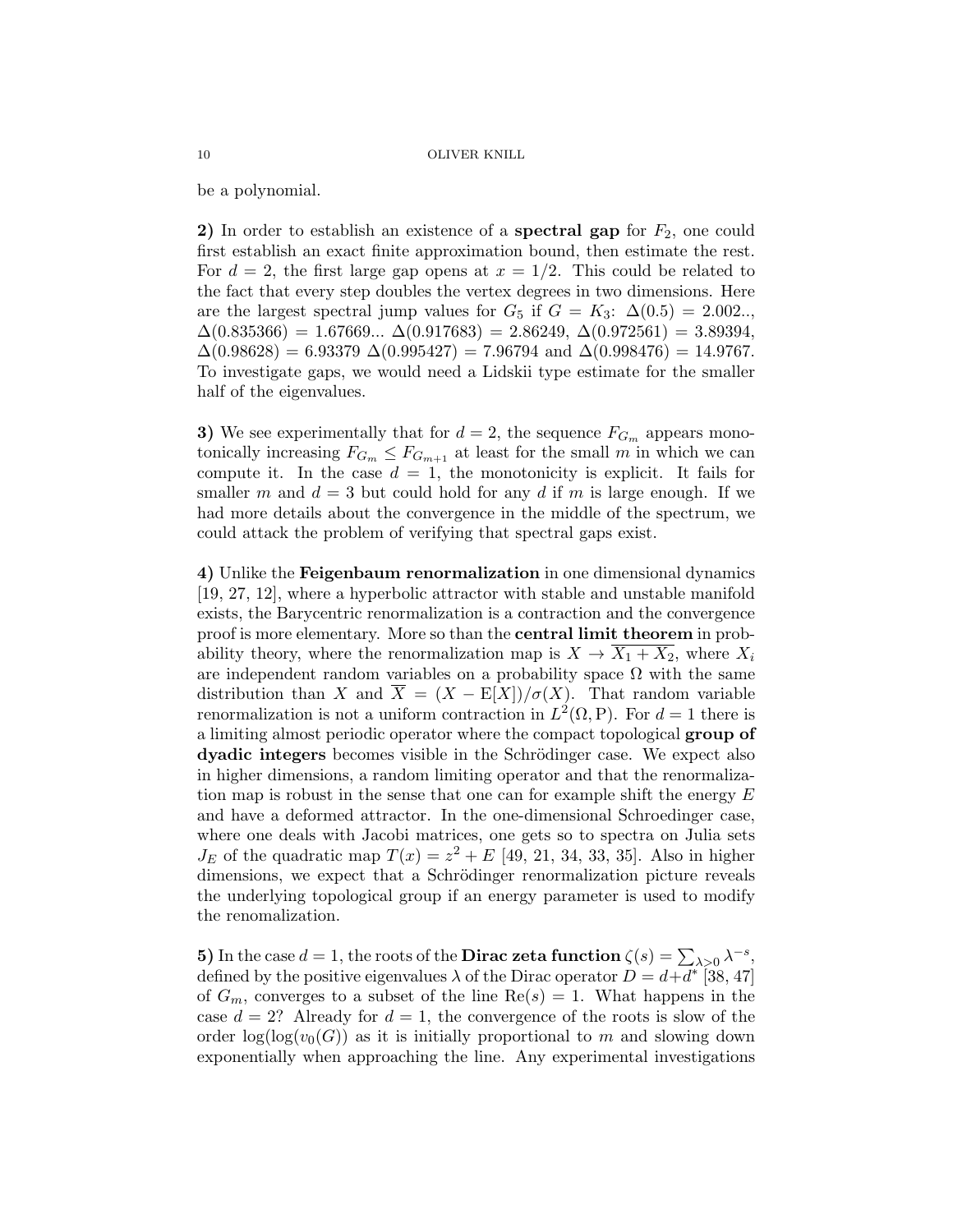in  $d = 2$  would be difficult as no explicit formulas for the eigenvalues exist.

6) It would be nice to know more about the linear operators  $A_H$  which belong to the map  $G \to G \times H$  on  $\mathcal{G}$ . Their inverse is compact. In the case  $H = K_1$ , where we get the Barycentric refinement operator A, the eigenvector of  $A<sup>T</sup>$  to the eigenvalue 1 gives an invariant for Barycentric refinement: it is the Euler characteristic vector  $(1, -1, 1, -1, 1, -1, ...)$ . When restricted to d-graphs, the vector  $(0, 0, ..., 1)$  with 1 at the  $d + 1$ 'th entry is an eigenvector to the eigenvalue  $(d+1)!$ . It leads to a counting invariant in the limit which is called **volume**. The other eigenvectors lead to similar limits which must be linear combinations of valuations in Riemannian geometry [56, 32]. We see that the even **Barycentric invariants**  $X_{2k}(G) = \bar{f}_{2k}(A) \cdot \vec{v}(G)$ are constant zero on d-graphs, where  $\vec{f}_k(A)$  are the eigenvectors of  $A<sup>T</sup>$ . It will imply for example that for any compact smooth 4-manifold containing v vertices,  $e$  edges,  $f$  triangles,  $g$  tetrahedra, and  $h$  pentatopes satisfies  $22e + 40g = 33f + 45h$ . In the continuum, the more general operator  $A_H$ leads to a linear map on valuations. These maps will help to investigate the connection between the discrete and continuum.

7) In the same way as for Riemannian manifolds, where one studies the eigenfunctions  $f_k$  of the Laplacians, the eigenfunctions of the Kirchhoff Laplacians will play an important role for understanding the limiting density of states. The **Chladni figures** are the level sets  $f_k = 0$ . They can be defined for d-graphs. We can look at  $f = 0$ . It is by a discrete Sard result [44] a  $(d-1)$ -graph as long as 0 is not a value taken by f. If 0 is a value taken we just can plot  $f = \epsilon$  for  $0 < \epsilon$  small. The point is that we can so define nice  $(d-1)$  graphs associated to  $f_k$ . The topology of these **Chladni** graphs depends very much on the energy as in the continuum and as in the continuum, are not well understood yet.

8) The even eigenvectors  $\vec{v}_{2k}$  of  $A^T$  appear to have the property that  $X_{2k}(G)$  =  $\vec{v}_{2k} \cdot \vec{v}(G) = 0$  for any 2d-graph. If true, this leads to integral geometric invariants in the limit. For any graph, define  $X_{2k}(G) = \lim_{m \to \infty} \vec{v}_{2k}\vec{v}(G_m)/\lambda_{2k}^{-m}$ . The limit is trivial as the right hand side is constant. For  $d$ -graphs, we see  $X_{2k}(G) = 0$ . We have tried random versions of  $S^4$ ,  $S^2 \times S^2$ ,  $T^4$ ,  $S^2 \times T^2$ ,  $S^3 \times T^3$  $T^1, S^6$ . The limiting integral theoretic invariants for d-manifolds would be zero for differentiable manifolds. Assume we would find a graph G with uniform dimension  $d$  which is not a  $d$ -graph but which is homeomorphic to a d-graph  $H$ . Then, since Barycentric refinements preserve the homeomorphism relation, the Barycentric limit  $M$  of  $G$  is a topological manifold homeomorphic to the Barycentric limit  $N$  of  $H$ . While  $M, N$  are topological manifolds which are homeomorphic, they can not be diffeomorphic, as integral geometric integer valued invariants are diffeomorphism invariants. A basis for valuations can be obtained if M is embedded in a projective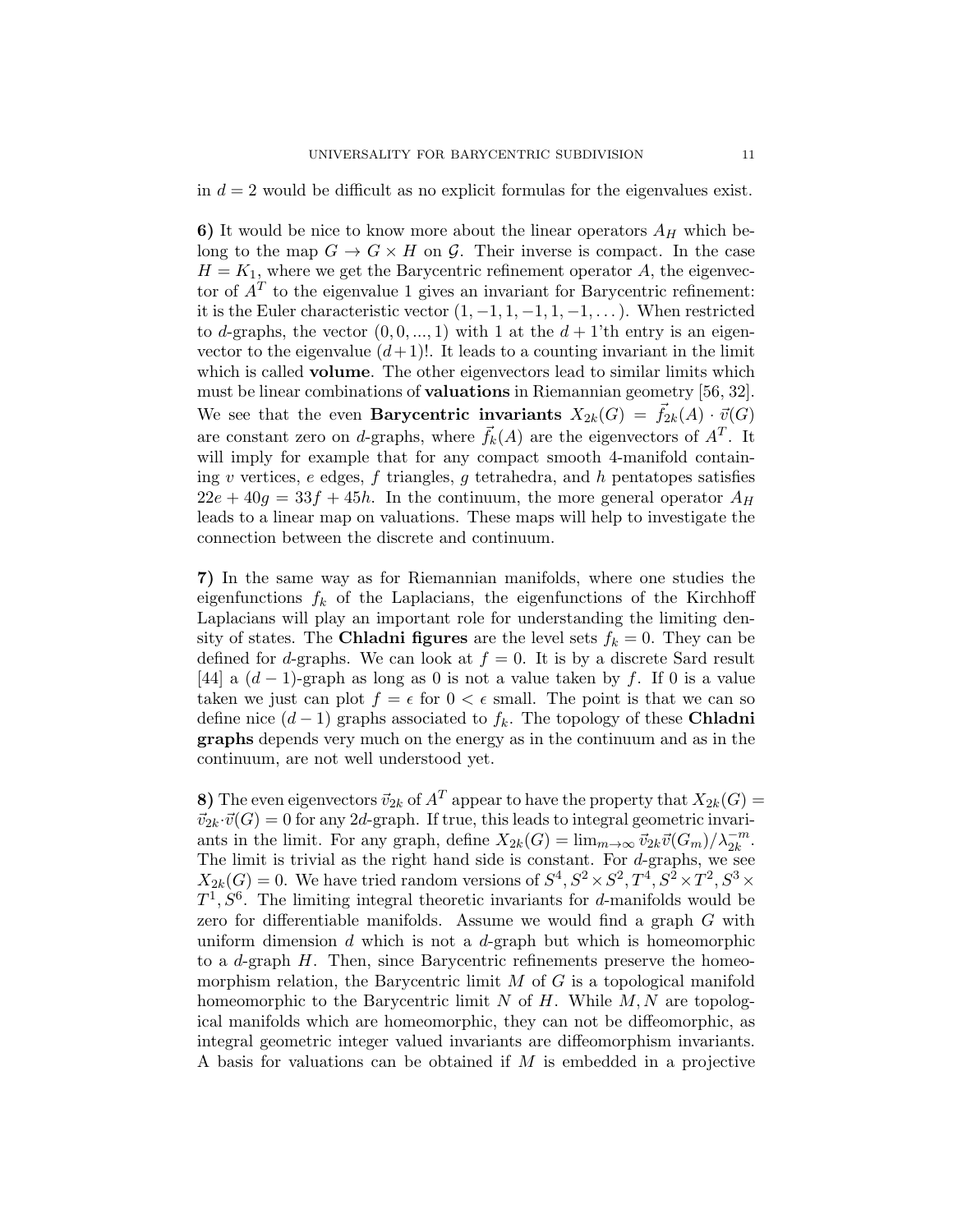n-sphere. We can compute the expectation of the k-volume of a random  $m$ -planes with  $M$  using a natural probability measure obtained from Haar measure on  $SO(n)$  acting on k-planes. This leads to  $d+1$  invariants, for which some linear combinations is the Euler characteristic. The graph theoretical invariants obtained from A could produce invariants allowing to distinguish homeomorphic but not diffeomorphic manifolds.

#### 5. About the literature

Barycentric refinement are of central importance in topology. Dieudonné [16] writes of "the three essential innovations that launched combinatorial topology: simplicial subdivisions by the barycentric method, the use of dual triangulation and, finally, the use of incidence matrices and of their reduction." In algebraic topology, it is used for proving the **excision theorem** or the simplicial approximation theorem [25, 55]. In topology, Barycentric subdivision is primarily used in an Euclidean setting for subdividing complex polytops or CW complexes. For abstract simplicial complexes, it is related to flag complexes even so there are various inequivalent definitions of what simplicial subdivision or simplex graph or Barycentric subdivisions are. In graph theory, subdivisions are considered for simplicial complexes which are special **hypergraphs** in topological graph theory [23]. Indeed, most graph theory treats graphs as one-dimensional simplicial complexes, ignoring the Whitney complex of all complete subgraphs. Subdivisions classically considered for graphs only agree with the definition used here if the graph has no triangles. Two graphs are classically homeomorphic, if they have isomorphic subdivisions ignoring triangles (see e.g. [4, 30, 2]). In the context of maps which are finite cell complexes whose topological space is a surface  $S$ , Barycentric subdivisions are considered for this cell complex [22] but not for the graph. In the context of convex polytops, Barycentric subdivision appear for the order complex of a polytop which is an abstract simplicial complex [48].

Resources on the spectral theory of graph are in [9, 52, 1, 13, 51, 61]. It parallels to a great deal the corresponding theory for Riemannian manifolds [7, 54, 6].

The definition of d-spheres and homotopy are both due to Evako. Having developed the sphere notion independently in [41, 43] we realized in [42] the earlier definition of Ivashchenko=Evako [29, 28, 17, 18]. The definition of these Evako spheres is based on Ivashchenko homotopy which is homotopy notion inspired by Whitehead [63] but defined for graphs.

The Barycentric refinements for  $d = 2$  are studied in [5], where the limit of Barycentric refinement has a dual called the hexacarpet. Figure 7) in that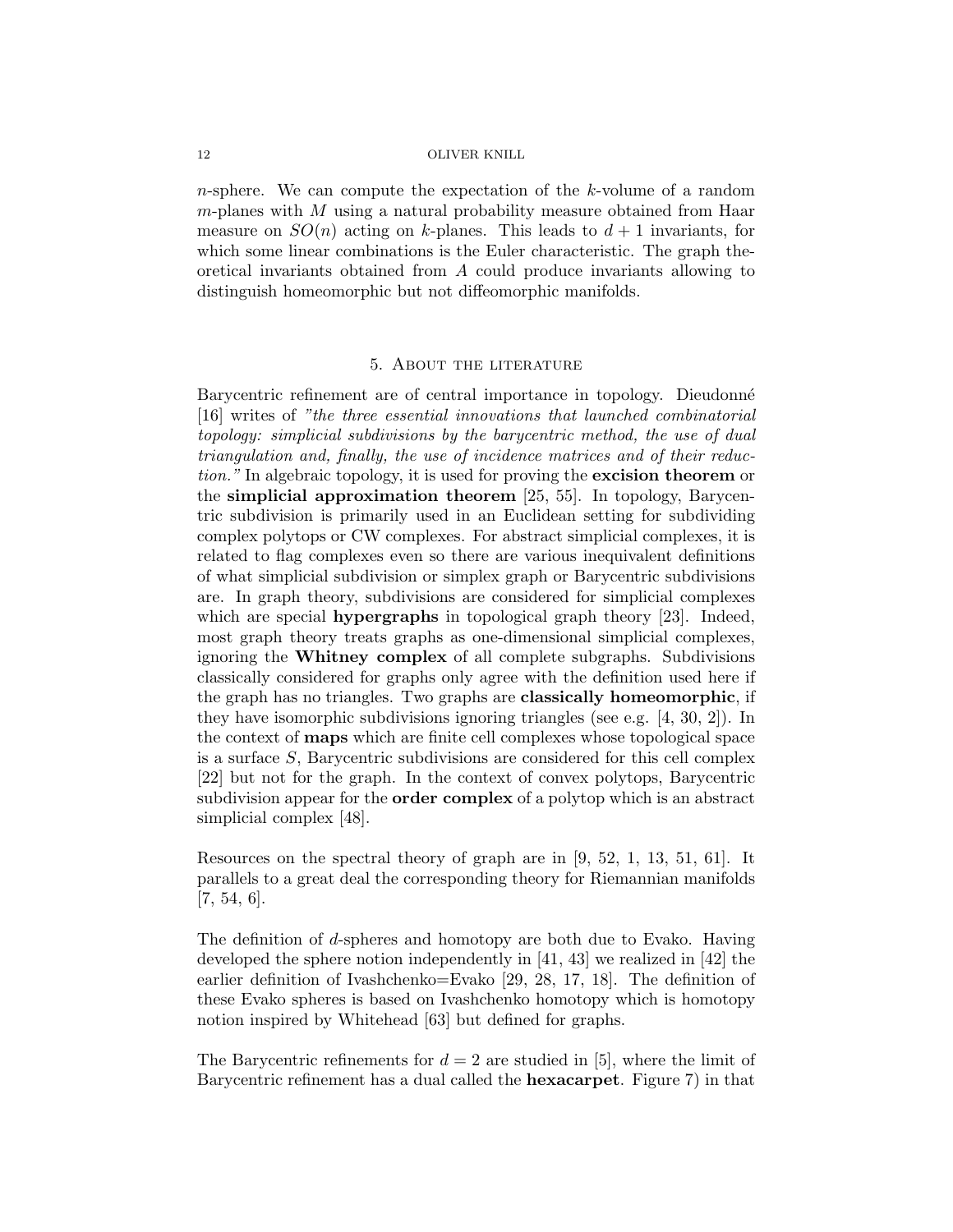paper shows the eigenvalue counting function in which gaps in the eigenvalues are shown similarly as in the spectral function  $F_G(x)$ . The work [5] must therefore be credited for the experimental discovery of the gap.

Papers like [15, 26] deal with the geometry of tessellations of a triangle, which defines a random walk leading to a dense subgroup of  $SL(2, R)$  which defines a Lyapunov exponent. While the focus of those papers is different, there might be relations.

For illustrations, more motivation and background, see also our first writeup [40].

## 6. Figures and Code

Here are the Mathematica routines which produced the graphs:

| $TopDim=2$ :                                                                                                                                                                                                                                                                                                                                                                           |
|----------------------------------------------------------------------------------------------------------------------------------------------------------------------------------------------------------------------------------------------------------------------------------------------------------------------------------------------------------------------------------------|
| Cl $[s_-, k_-]$ : = Module $\{n, t, m, u, q, V=VertexList[s], W=EdgeList[s], 1\},\$                                                                                                                                                                                                                                                                                                    |
| $n=Length[V];$ m=Length [W]; u=Subsets [V, {k, k}]; q=Length [u]; 1={};                                                                                                                                                                                                                                                                                                                |
| W=Table $\{W[[j,1]]$ , $W[[j,2]]\}$ , $\{j,m\}$ ; $If [k=-1,1]=$ Table $\{V[[j]]\}$ , $\{j,n\}$ ,                                                                                                                                                                                                                                                                                      |
| If $k == 2, l = W, Do[t = Subgraph[s, u[[j]]];$ If $Length[EdgeList[t]] ==$                                                                                                                                                                                                                                                                                                            |
| <b>Binomial</b> [k, 2], $l =$ <b>Append</b> [l, Vertex List [t]]], {j, q} ]]; 1];                                                                                                                                                                                                                                                                                                      |
| Ring $[s_-, a_-]$ : = Module $\{\{v, n, m, u, X\}, v=V$ ertex List $[s]$ ; n=Length $[v]$ ;                                                                                                                                                                                                                                                                                            |
| u=Table $\lceil C \rceil$ s, k $\lceil K \rceil$ , $\lceil k \rceil$ , TopDim+1 $\lceil k \rceil$ and $\lceil k \rceil$ and $\lceil k \rceil$ and $\lceil k \rceil$ , $\lceil k \rceil$ , $\lceil k \rceil$ , $\lceil k \rceil$ , $\lceil k \rceil$ , $\lceil k \rceil$ , $\lceil k \rceil$ , $\lceil k \rceil$ , $\lceil k \rceil$ , $\lceil k \rceil$ , $\lceil k \rceil$ , $\lceil$ |
| $X = Sum[Sum[Product[u[[k, l, m]]],$                                                                                                                                                                                                                                                                                                                                                   |
| ${m, Length[u[[k, 1]]]}$ , { $l, Length[u[[k]]]}$ , { $k, m$ }];                                                                                                                                                                                                                                                                                                                       |
| $GR[f_+] := Module[f_s = \{\}\]$ , $Do[Do[If[Denominator[f][k]]/f][1]] == 1$ & k!=1,                                                                                                                                                                                                                                                                                                   |
| s=Append $[s, k->1]$ , {k, Length $[f]$ }, {l, Length $[f]$ };                                                                                                                                                                                                                                                                                                                         |
| UndirectedGraph $[Graph[s]]$ ;                                                                                                                                                                                                                                                                                                                                                         |
| GraphProduct [s1_, s2_]:= $\text{Module}[\{f, g, i, fc, tc\},]$                                                                                                                                                                                                                                                                                                                        |
| $fc = \text{FromCharacterCode}$ ; $tc = \text{ToCharacterCode}$ ;                                                                                                                                                                                                                                                                                                                      |
| $i \in \{1, n\}$ :=Table $\lceil f c \rceil$ Join $\lceil t c \rceil$   , Integer Digits $\lceil k \rceil + 48 \rceil$ , $\{k, n\}$ ;                                                                                                                                                                                                                                                  |
| $f=Ring[s1, i ["a", Length [VertexList[s1]]];$                                                                                                                                                                                                                                                                                                                                         |
| $g=Ring[s2, i]^n b^n$ , Length   Vertex List [s2]]]; GR[Expand [f * g]];                                                                                                                                                                                                                                                                                                               |
| $NewGraph[s_-]:=GraphProduct[s, CompleteGraph[1]];$                                                                                                                                                                                                                                                                                                                                    |
| Bary $[s_-, n_-]$ : = Last [NestList [NewGraph, s, n ] ];                                                                                                                                                                                                                                                                                                                              |
| Laplace $[s_-, n_-]$ : = Normal   Kirchhoff Matrix   Bary $[s_-, n_-]$   ;                                                                                                                                                                                                                                                                                                             |
| $F[s_-, n_-]: = \text{Module}[\{u, m\}, u = \text{Sort}[\text{Eigenvalues}[1.0 * \text{Laplace}[s, n]]];$                                                                                                                                                                                                                                                                              |
| $m = Length[u]; Plot[u[[Flow[x*m]]], {x, 0, 1}]];$                                                                                                                                                                                                                                                                                                                                     |
| TopDim=1; Show $\text{Table} [F[\text{CycleGraph}[4], k], \{k, 3\}]$ , PlotRange->{0,4}]                                                                                                                                                                                                                                                                                               |
| TopDim=2; Show $\lceil \text{Table} \rceil$ Complete Graph $\lceil 3 \rceil$ , k $\lceil$ , $\{k, 3\} \rceil$ , Plot Range $\lceil 0, 10 \rceil$                                                                                                                                                                                                                                       |
|                                                                                                                                                                                                                                                                                                                                                                                        |

And here is the recursive computation of the matrix A which gives the clique data  $A\vec{v}$  of the Barycentric refinement of  $G_1$  if  $\vec{v}$  is the clique vector of G. The computation produces the clique data of the boundary of  $(K_n)_1$ which allows to compute the number of interior  $k$ -simplices producing the off diagonal matrix elements not in the top row.

```
\sqrt{\text{BarycentricOperator [m]} := \text{Module}[\{\},\}b [ A_- ] := Module [ \{ n = Length [A], c \}, c = A.\text{Table [Binomial } [n+1,k], \{ k, n \} ] ;<br>Delete [Prepend [c,1], n+1] |;T[A_{-}]: = Append [ Transpose [Append [ Transpose [A], b [A] ]],
\mathsf{Append}[\mathsf{Table}[0\,,\{\mathsf{Length}[A]\}]\,,(\mathsf{Length}[A]+1))!]]\}; Last [\mathsf{NestList[T,\{1\}\},m]]\,; \mathsf{BarycentricOperator[7]}✝ ✆
```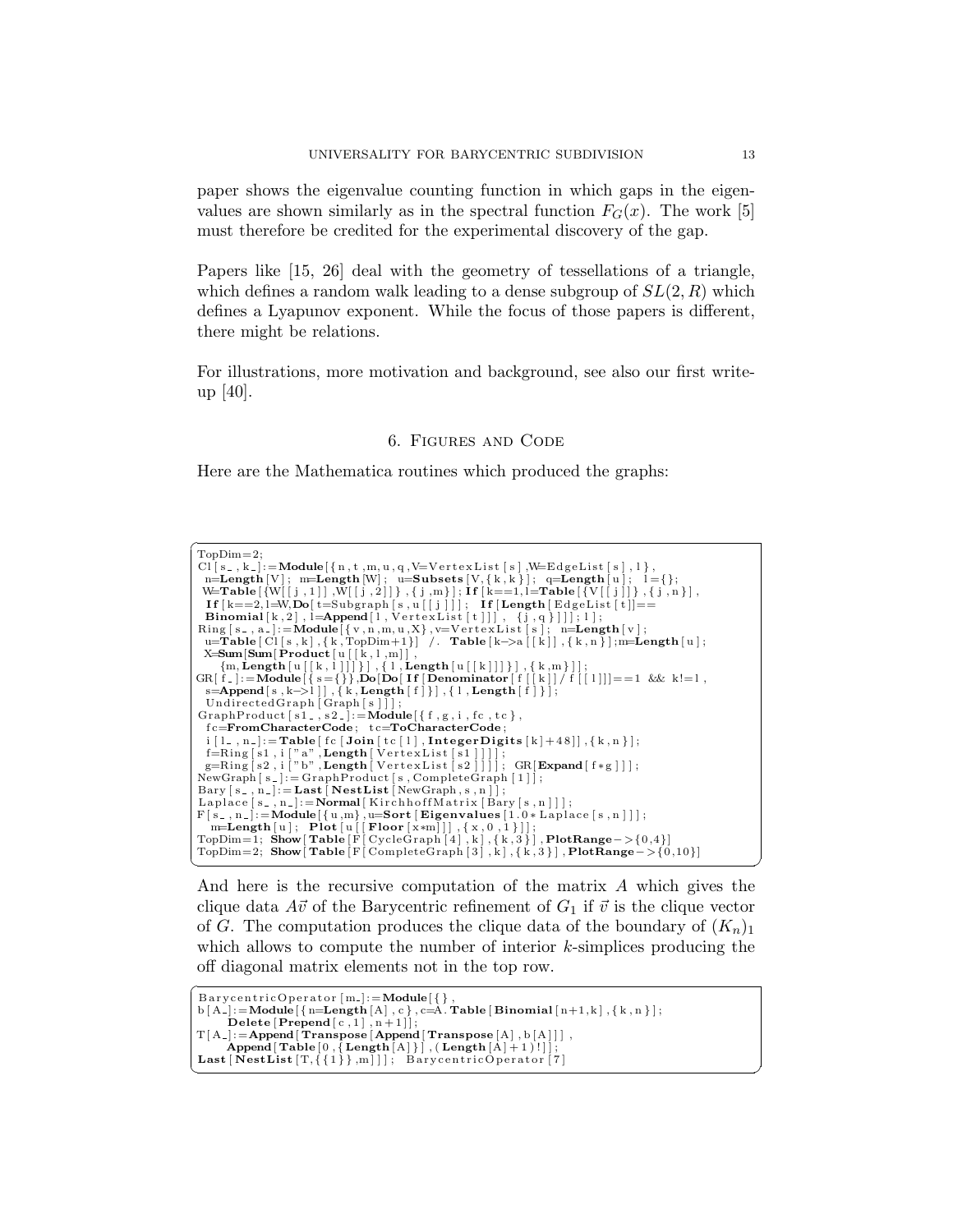

FIGURE 1. The functions  $F_{G_m}$  for  $G = C_4$  converge to the limiting function  $4\sin^2(\pi x/2)$ . The functions  $F_{G_m}$  for  $G =$  $K_3$  converge to a limiting function which appears to have jumps corresponding to gaps in the spectrum. We have here only established that the universal limit  $F$  exists, but already for  $d = 2$  do not know about the nature of the limit.

|  |          | 1 1 1          |                  | $\blacksquare$ |                          |                    |                    |  |
|--|----------|----------------|------------------|----------------|--------------------------|--------------------|--------------------|--|
|  |          |                | $0 \t2 \t6 \t14$ | 30             | 62                       | 126                | 254                |  |
|  | $\theta$ |                | 6 36             |                | $150\quad 540\quad 1806$ |                    | 5796               |  |
|  | $\theta$ |                |                  |                | 0 24 240 1560            | 8400               | 40824              |  |
|  |          | $\overline{0}$ |                  |                |                          | $0$ 120 1800 16800 | 126000             |  |
|  | $\theta$ | $\theta$       | $\Omega$         |                |                          |                    | 0 720 15120 191520 |  |
|  |          | - 0            | $\theta$         | $\Omega$       | $\hspace{0.6cm}0$        | 5040               | 141120             |  |
|  |          |                |                  |                | 0                        |                    | 40320              |  |

.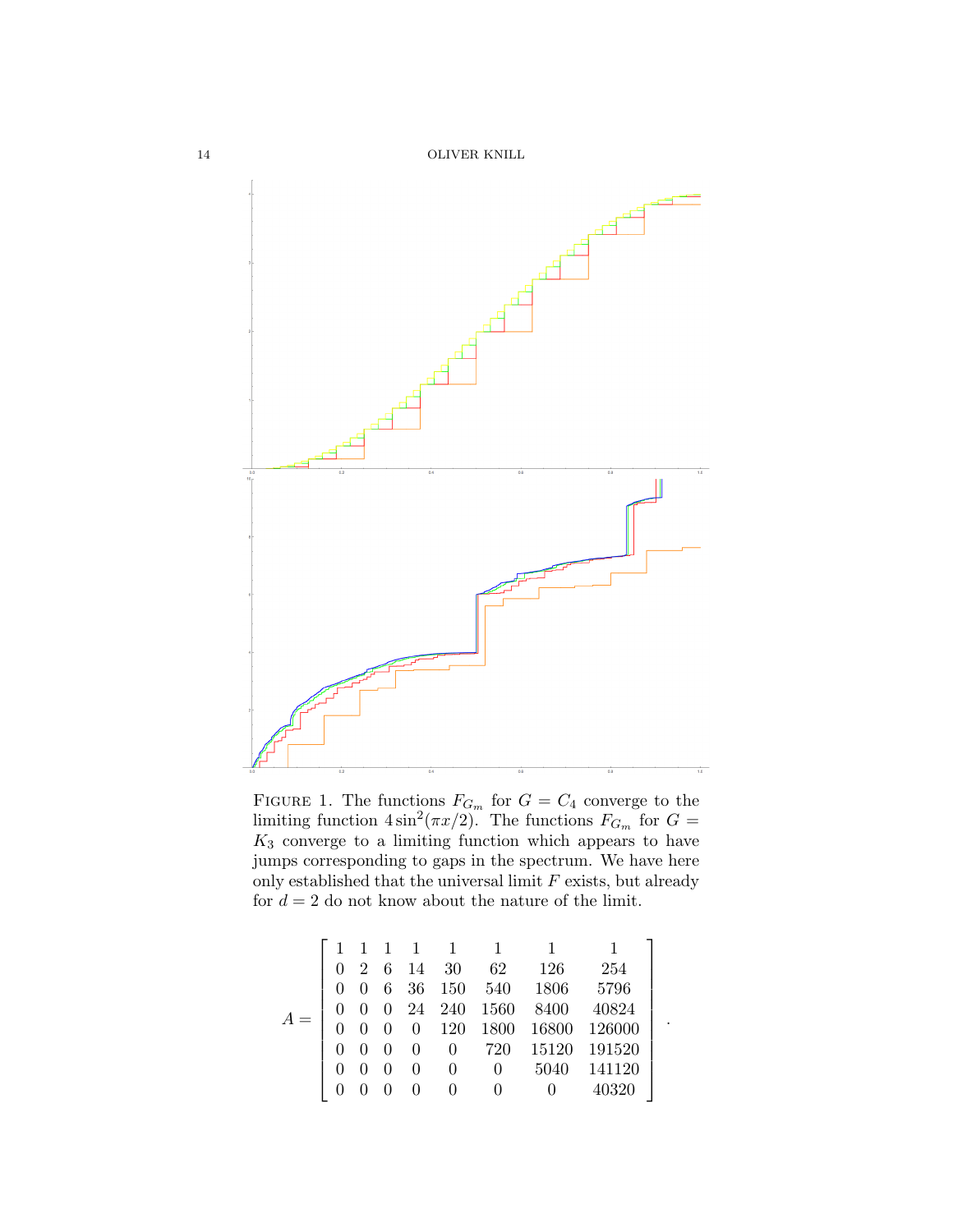The procedure produces finite dimensional versions of this matrix which matter when looking for interesting quantities on  $\mathcal{G}_d$ . For  $d = 2$  for exam- $\sqrt{ }$  $\begin{bmatrix} 1 & 1 & 1 \end{bmatrix}$ 1

ple, we have  $\begin{array}{|c|c|c|c|c|c|} \hline 0 & 2 & 6 \\ \hline 0 & 0 & 6 \\\hline \end{array}$ 0 0 6 whose transpose has the eigenvectors  $[1, -1, 1]^T$ 

(Euler characteristic), the eigenvectors  $[0, -2, 3]^T$ , a well known invariant for 2-graphs which is proportional to the boundary for 2-graphs with boundary

as well as  $[0, 0, 1]^T$  which is area. For  $d = 3$ , where  $A =$  $\sqrt{ }$  $\begin{matrix} \phantom{-} \end{matrix}$ 1 1 1 1 0 2 6 14 0 0 6 36 0 0 0 24 1  $\begin{matrix} \phantom{-} \end{matrix}$ 

the eigenvectors besides the Euler characteristic vector  $[1, -1, 1, -1]^T$  to the eigenvalue 1 and volume  $[0, 0, 0, 1]^T$  to the eigenvalue 24, there is  $[0, 22, -33, 40]^T$ with eigenvalue 2 and  $[0, 0, 0, -1, 2]^T$  with eigenvalue 6. The later gives an invariant which is zero for 3-graphs as in general  $[0, \ldots 0, -2, d+1]$  is an invariant for  $d$ -graphs. We see experimentally that for any  $d$ -graph, the eigenfunction of  $A<sup>T</sup>$  to each eigenvalue  $(2k)!$  is perpendicular to the clique vector  $\vec{v}$ . For example, there is a discrete  $P^2 \times S^2$  with clique vector  $\vec{v} = [1908, 26520, 87020, 104010, 41604]$  which is perpendicular to  $\vec{v}_4 = [0, -22, 33, -40, 45]$ . The invariant does not change under **edge re**finement modifications which are homotopies preserving d-graphs. The invariants  $X_{2k}(G) = \vec{v}(G) \cdot \vec{v}_{2k}$  remain zero under such homotopies. They are currently under investigation. It looks promising that integral theoretical methods like [37, 39] for generalized curvatures allow to prove the invariants to be zero. It would be useful also to know whether any two homeomorphic d-graphs have a common refinement when using Barycentric or edge refinements. This looks more accessible than related questions for triangulations as d-graphs can be dealt with recursively and refinements of unit spheres carry to refinements of the entire graph.

#### **REFERENCES**

- [1] W.H. Haemers A.E. Brouwer. Spectra of graphs. Springer, 2010.
- [2] R. Balakrishnan and K. Ranganathan. A textbook of Graph Theory. Springer, 2012.
- [3] H.-J. Bandelt and M. van de Vel. Embedding topological median algebras in products of dendrons. Proc. London Math. Soc. (3), 58(3):439–453, 1989.
- [4] B.Bollobás. *Modern Graph Theory*. Graduate Texts in Mathematics. Springer, New York, 1998.
- [5] M. Begue, D.J. Kelleher, A. Nelson, H. Panzo, R. Pellico, and A. Teplyaev. Random walks on barycentric subdivisions and the Strichartz hexacarpet. Exp. Math., 21(4):402–417, 2012.
- [6] M. Berger. A Panoramic View of Riemannian Geometry. Springer Verlag, Berlin, 2003.
- [7] I. Chavel. Eigenvalues in Riemannian Geometry. Pure and applied mathematics. Academic Press Inc., Orlando, 1984.
- [8] B. Chen, S-T. Yau, and Y-N. Yeh. Graph homotopy and Graham homotopy. Discrete Math., 241(1-3):153–170, 2001. Selected papers in honor of Helge Tverberg.

,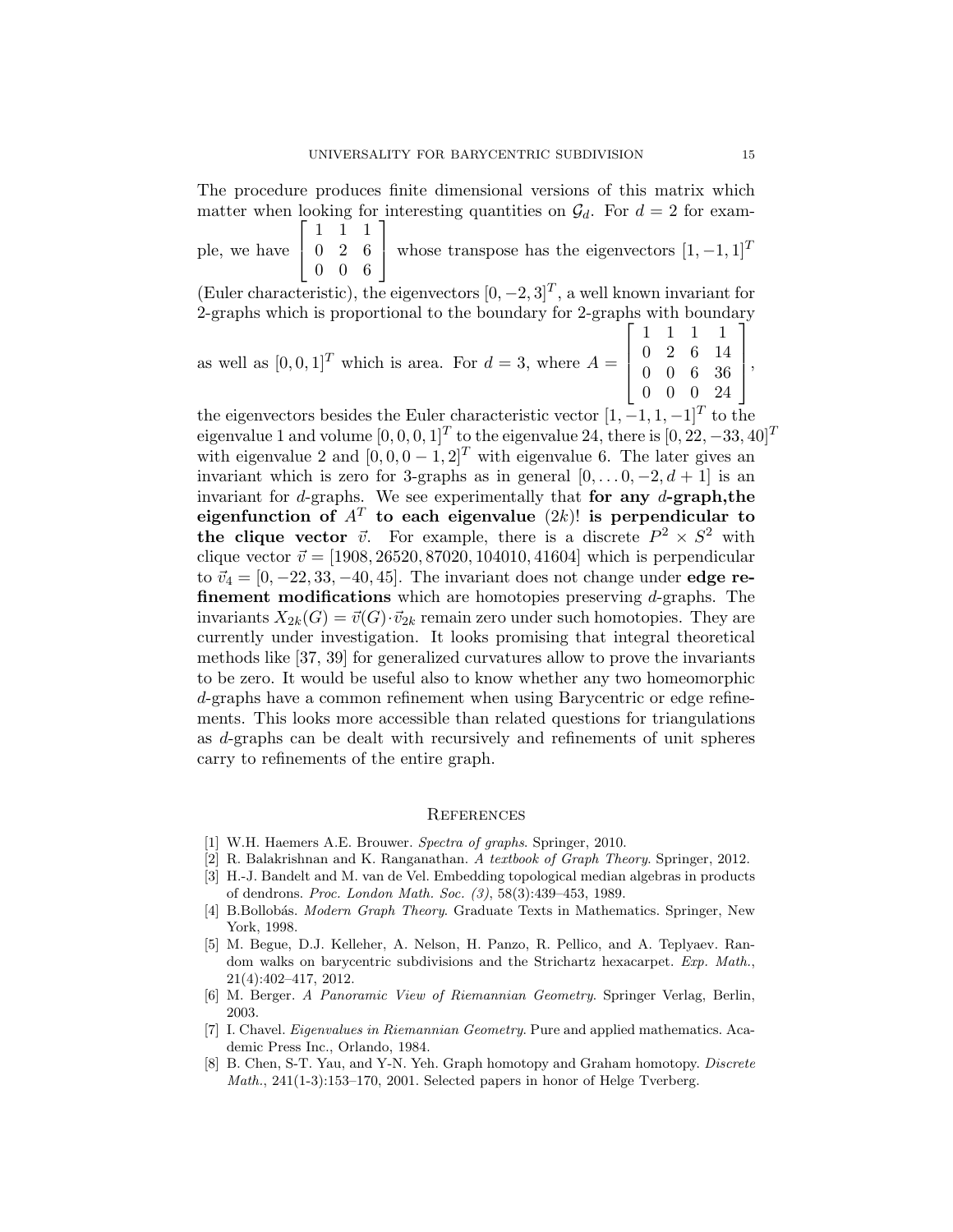- [9] F. Chung. Spectral graph theory, volume 92 of CBMS Regional Conf. Series. AMS, 1997.
- [10] I.P. Cornfeld, S.V.Fomin, and Ya.G.Sinai. Ergodic Theory, volume 115 of Grundlehren der mathematischen Wissenschaften in Einzeldarstellungen. Springer Verlag, 1982.
- [11] H.L. Cycon, R.G.Froese, W.Kirsch, and B.Simon. Schrödinger Operators—with Application to Quantum Mechanics and Global Geometry. Springer-Verlag, 1987.
- [12] W. de Melo and S. van Strien. One dimensional dynamics, volume 25 of Series of modern surveys in mathematics. Springer Verlag, 1993.
- [13] Y.Colin de Verdière. Spectres de graphes. 1998.
- [14] M. Denker, C. Grillenberger, and K. Sigmund. Ergodic Theory on Compact Spaces. Lecture Notes in Mathematics 527. Springer, 1976.
- [15] P. Diaconis and L. Miclo. On barycentric subdivision. Combin. Probab. Comput., 20(2):213–237, 2011.
- [16] J. Dieudonne. A History of Algebraic and Differential Topology, 1900-1960. Birkhäuser, 1989.
- [17] A.V. Evako. Dimension on discrete spaces. Internat. J. Theoret. Phys., 33(7):1553– 1568, 1994.
- [18] A.V. Evako. The Jordan-Brouwer theorem for the digital normal n-space space  $Z<sup>n</sup>$ . http://arxiv.org/abs/1302.5342, 2013.
- [19] M.J. Feigenbaum. Quantitative universality for a class of nonlinear transformations. J. Statist. Phys., 19(1):25–52, 1978.
- [20] N.A. Friedman. Introduction to Ergodic Theory. Van Nostrand-Reinhold, Princeton, New York, 1970.
- [21] G.A.Baker, D.Bessis, and P.Moussa. A family of almost periodic Schrödinger operators. Physica A, 124:61–78, 1984.
- [22] J. Gross and J. Yellen, editors. Handbook of graph theory. Discrete Mathematics and its Applications (Boca Raton). CRC Press, Boca Raton, FL, 2004.
- [23] J.L. Gross and T.W. Tucker. Topological Graph Theory. John Wiley and Sons, 1987.
- [24] R.C. Hamelink. A partial characterization of clique graphs. Journal of Combinatorial Theory, 5:192–197, 1968.
- [25] A. Hatcher. Algebraic Topology. Cambridge University Press, 2002.
- [26] B. Hough. Tessellation of a triangle by repeated barycentric subdivision. Electron. Commun. Probab., 14:270–277, 2009.
- [27] O.E. Lanford III. A shorter proof of the existence of the Feigenbaum fixed point. Commun. Math. Phys, 96:521–538, 1984.
- [28] A. Ivashchenko. Contractible transformations do not change the homology groups of graphs. Discrete Math., 126(1-3):159–170, 1994.
- [29] A.V. Ivashchenko. Graphs of spheres and tori. Discrete Math., 128(1-3):247–255, 1994.
- [30] J. Hirst J. Harris and M. Mossinghoff. Combinatorics and Graph Theory. Springer, 2008.
- [31] J. Savinien J. Kellendonk, D. Lenz. Mathematics of Aperiodic Order, volume 309 of Progress in Mathematics. Birkhaeuser, 2015.
- [32] D.A. Klain and G-C. Rota. *Introductioni to geometric probability*. Lezioni Lincee. Accademia nazionale dei lincei, 1997.
- [33] O. Knill. Factorisation of random Jacobi operators and Bäcklund transformations. Communications in Mathematical Physics, 151:589–605, 1993.
- [34] O. Knill. Isospectral deformations of random Jacobi operators. Communications in Mathematical Physics, 151:403–426, 1993.
- [35] O. Knill. Renormalization of of random Jacobi operators. Communications in Mathematical Physics, 164:195–215, 1995.
- [36] O. Knill. A graph theoretical Gauss-Bonnet-Chern theorem. http://arxiv.org/abs/1111.5395, 2011.